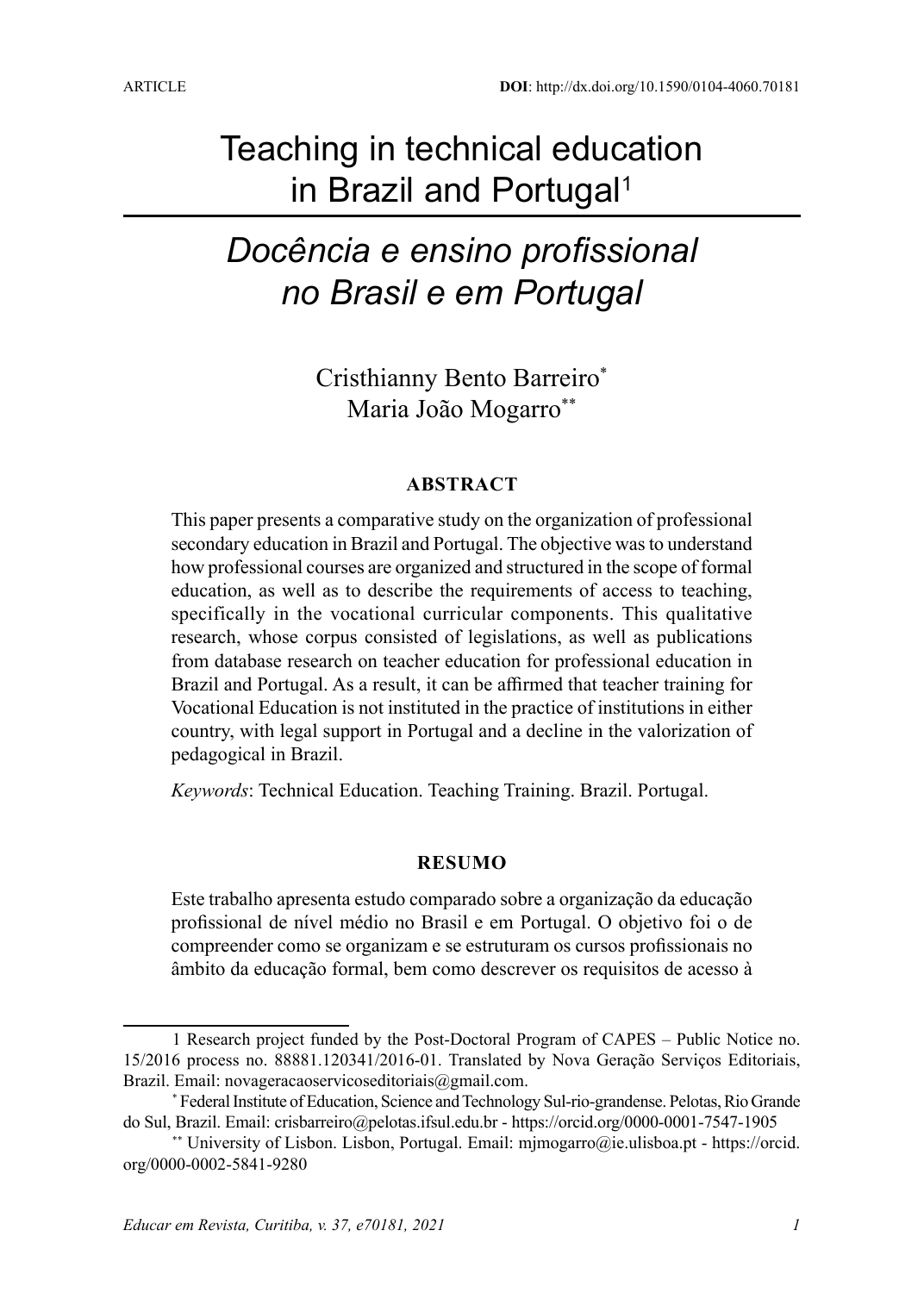docência, especificamente nas componentes curriculares profissionalizantes. Trata-se de uma pesquisa qualitativa, cujo córpus constituiu-se de legislações, bem como de publicações oriundas de pesquisa em bases de dados com o tema formação de professores para educação profissional no Brasil e em Portugal. Como resultados, pode-se afirmar que a formação de professores para a Educação Profissional não está instituída na prática das instituições em nenhum dos dois países, tendo amparo legal em Portugal e um recuo na valorização do pedagógico no Brasil.

*Palavras-chave*: Ensino Técnico. Formação de Professores. Brasil. Portugal.

### **Introduction**

The current world, the world of education, forces us to cultivate skepticism with one hand and utopia with the other. The skepticism that comes from the awareness of knowing that education is always one of the social spaces that produce inequality and discrimination concerning others: the other-poor, the other-black, the other-woman, the other-foreigner. You have to be aware. The utopia that comes from the awareness of knowing that everything is still possible, that there is a science to reinvent and that this science will not be aseptic, indifferent, blind to life.

António Nóvoa (our translation)

Recently, Brazil changed its Law of Guidelines and Bases for National Education (LDBEN), so that high school could be modified. These changes were justified based on statistics and studies: The National Household Sample Survey (in Portuguese "Pesquisa Nacional por Amostra de Domicílios' (PNAD)) indicates that enrollment in secondary education dropped from 8,7 million to 8,3 million in the last decade (2002-2012), which just over 50% of young people between 15 and 18 years old attend High School. And a study carried out by the Brazilian Center for Analysis and Planning (CEBRAP), with support from the Víctor Civita Foundation, concluded that there is a lack of interest among young people in taking elementary education (TORRES, 2013), despite the economic and social concerns that may be involved in such a study, sponsored by Itaú Bank and Telefônica Vivo Foundation.

The discourse for improving the quality of education has been at the center of the debate. The numbers, statistics, and research of various orders and nature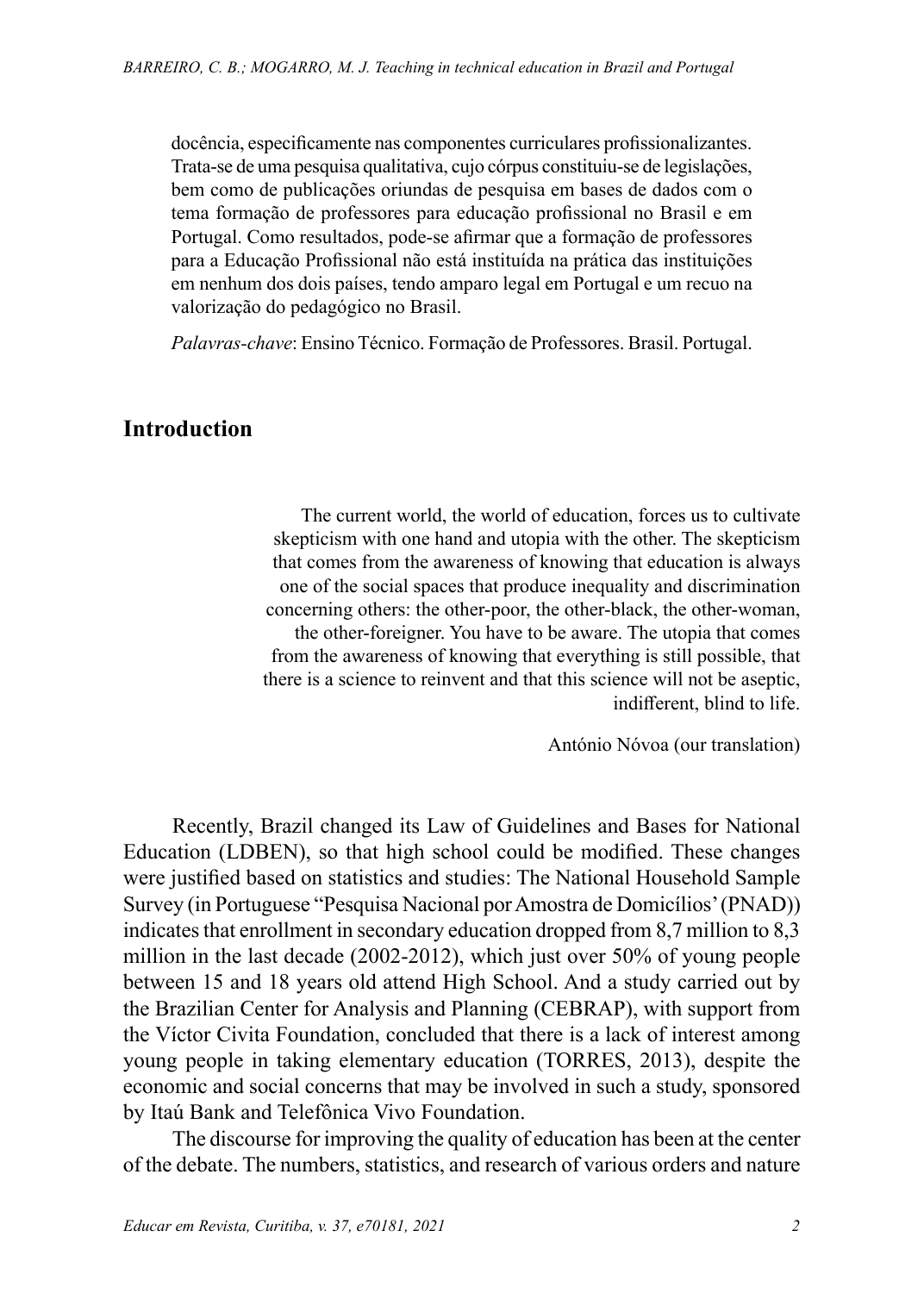invade the media and provoke discussions on the subject. Teaching models from other countries are used to justify changes made. We live in a globalized world, in which the policies of one country end up influencing the direction of the politics of other countries, especially following the colonialist logic in which the south import models from the north.

Thus, this article presents a comparative study between Brazil and Portugal in this implantation moment for a change in the High School, which modifies Professional Education by extension. Based on the questions of how the stage corresponding to the secondary level in Brazil and Portugal organizes the professional education and what are the requirements to exercise teaching in the technical subjects of this teaching stage. The study aimed to understand the organization and structuration of professional courses within the scope of formal education, as well as describe the requirements for access to teaching, specifically in the professionalizing curriculum components.

First, we will present the study methodology. Next, we will present the organization of Secondary Education in Portugal and Brazil, with a focus on Technical Education. Soon after, we will dedicate ourselves to the issue of legal requirements for access to the teaching career in this type of education. We will end with some conclusions about the theme.

## **Methodology**

The study presented here is within the scope of qualitative research in education and thus seeks to understand the phenomena in their contexts (BÓGDAN; BIKLEN, 1994). The question that mobilized this investigation was: "How is vocational education organized at the secondary level in Brazil and Portugal, and what are the requirements for teaching in the technical subjects of this teaching stage?" We use document analysis as a method. The body of investigation included the Basic Laws of the Educational System of Portugal and the Law of Guidelines and Bases of National Education in Brazil, as well as articles, books, and notebooks found in databases such as Scielo, in the library of the University of Lisbon and, also, through Google, with the descriptor "Educação Profissional Brasil Portugal". We separated, read, and analyzed the studies that were related to the proposed question. The objectives were: to describe how technical education is situated in both countries, to compare this education to secondary education, and to understand its structure. Also, highlight the legal requirements for access to teaching, specifically about the technical disciplines at this level of education.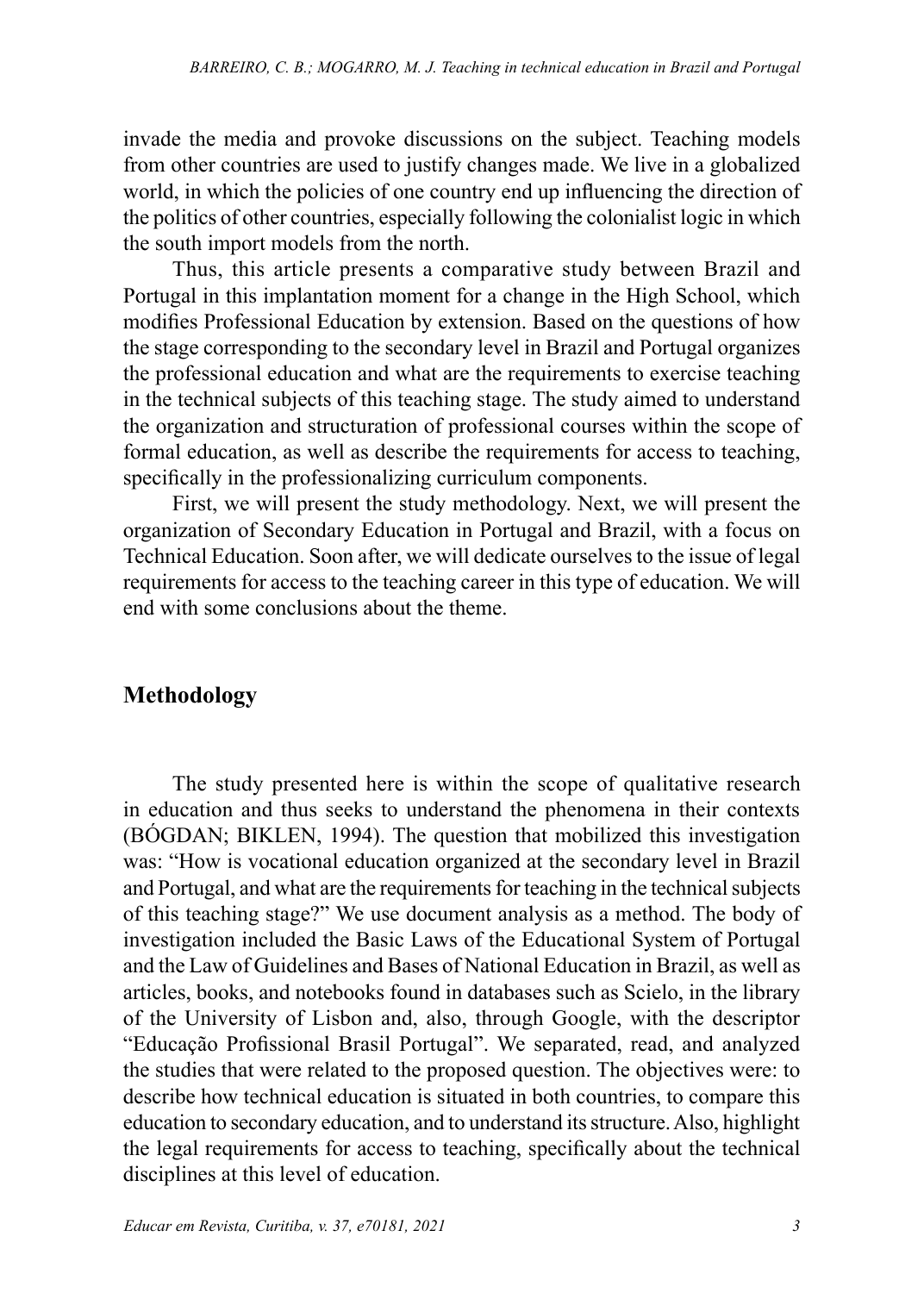It is, therefore, a comparative study, assuming the perspective that: "Comparative research interprets and constructs facts, not just discovering or describing them" (NÓVOA, 2010, p. 52, our translation).

Despite the criticism that comparative studies involving North-South may receive, this study seeks to compare the structuring of teaching in Vocational Education in both countries, since the discourses that hold Brazilian reforms express inspiration in the perspective of importing "models" from the North to the southern hemisphere of the world. The scarcity of academic papers in the search shows that the topic is still unexplored, which announces the possible potential of the investigation. Above all, the High School Reform, implemented by Law nº 13.415 of 2017 february (BRASIL, 2017a), seems to have a great inspiration in the Education System of other countries, which we will evidence in the next section.

# **Organization of high school in Brazil and Portugal**

Within the scope of the Portuguese educational system, school education comprises elementary, secondary, and higher education, integrates special modalities, and includes leisure activities, according to the Basic Law of the Educational System (LBSE) in its Art.4 (PORTUGAL, 2005). Elementary education consists of 3 cycles, for a total of 9 years of schooling. Secondary education is organized into courses predominantly oriented towards active life and the continuation of studies, for a total of 3 years.



#### FIGURE 1 – PORTUGUESE EDUCATIONAL SYSTEM

SOURCE: Educação em números (PORTUGAL, 2008).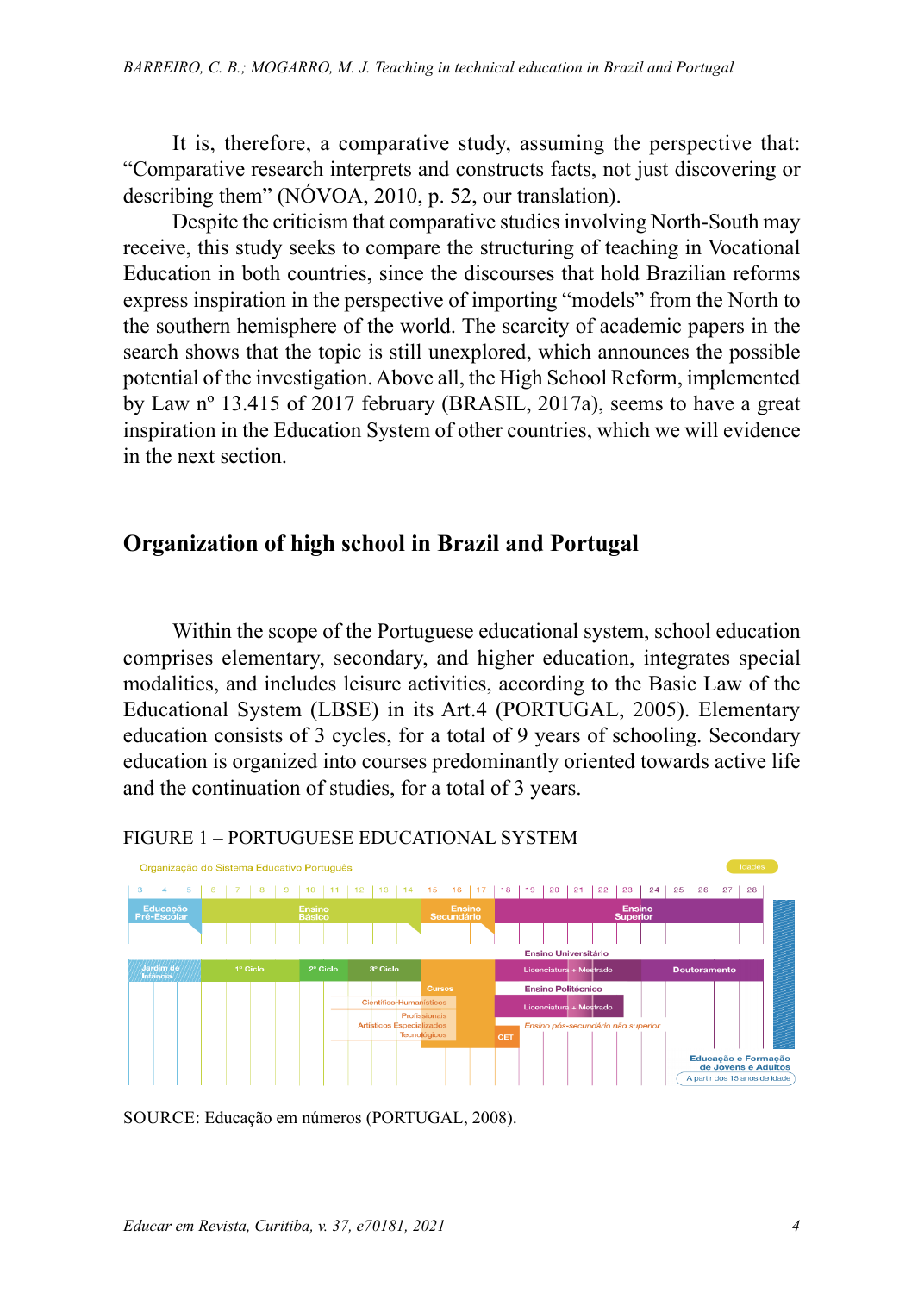The objectives of secondary education, according to Article 9 of the LBSE:

a) To ensure the development of reasoning, reflection, and scientific curiosity and the deepening of the fundamental elements of a humanistic, artistic, scientific, and technical culture that constitute appropriate cognitive and methodological support for the possible pursuit of studies and inclusion in the active life; [...]

e) Provide contacts and experiences with the world of work, strengthening the mechanisms of approximation between the school, the active life and the community and boosting the innovative and intervening function of the school;

f) To encourage the orientation and professional training of young people, through technical and technological preparation, to enter the world of work; [...] (PORTUGAL, 2005, our translation).

The secondary courses oriented to the pursuit of studies are called Scientific-Humanistic Courses and are subdivided into Science and Technology Course, Socioeconomic Science Course, Language and Humanities Course, and Visual Arts Course. They have general training components: Portuguese, Foreign Language, Philosophy, and Physical Education, common to all, and specific training components, belonging to the course chosen by the student. The graph below shows the distribution of students according to their choices, totaling 204.105 enrolled in 2015.

#### FIGURE 2 – DISTRIBUTION OF STUDENTS



SOURCE: Estátisticas do Ensino Secundário (PORTUGAL, 2015).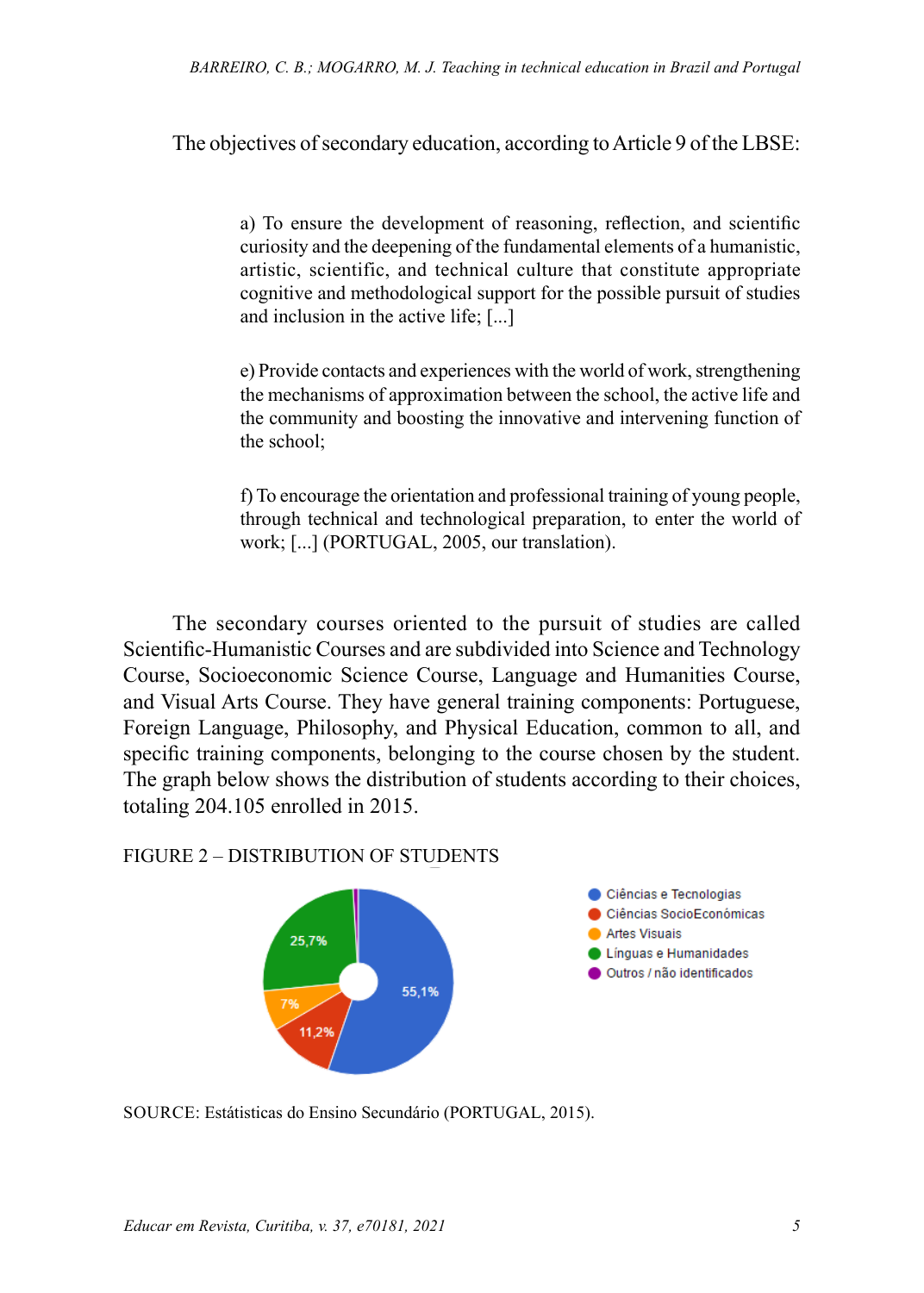It is within the scope of secondary education geared to an active life that Professional Courses and Technological Courses appear, aimed at students who have completed nine years of elementary schooling and are looking for education more focused on the world of work without, however, leaving aside the possibility of continuing their studies. The Technological Courses are developed in the scope of the secondary schools while the Professional Courses take place in secondary schools and, also, in specific schools created by community demands, of organizations or other systems that seek to supply a determined training need and maintains its financing.

Technological Courses and Professional Courses are those offered by Secondary Schools, since they are in close coexistence with secondary education and, thus, the comparison of research will take place between these courses and the so-called Integrated Courses, in Brazil, which integrate high school and professional education.

Below we present the curriculum for Professional Courses:

| <b>TRAINING</b><br><b>COMPONENTS</b> | <b>SUBJECTS</b>                            | <b>TOTAL</b><br><b>AMOUNT OF</b><br><b>HOURS</b> |
|--------------------------------------|--------------------------------------------|--------------------------------------------------|
|                                      | Portuguese                                 | 320h                                             |
| Sociocultural                        | Foreign language                           | 220h                                             |
|                                      | Information and Communication Technologies | 100 <sub>h</sub>                                 |
|                                      | <b>PE</b>                                  | 140 <sub>h</sub>                                 |
| Scientific                           | 2 to 3 subjects                            | 500 <sub>h</sub>                                 |
| Technician                           | 3 to 4 subjects                            | 1180h                                            |
|                                      | Work-related training                      | 420h                                             |
| The total amount of hours/Course     |                                            | 3100h                                            |

FIGURE 3 – CURRICULUM FOR PROFESSIONAL COURSES

SOURCE: Agência Nacional para a Qualificação e Ensino Profissional (PORTUGAL, 2017).

These courses are regulated by the National Agency for Qualification and Professional Education (ANQEP),<sup>2</sup> and are grouped into families, listed below, to which the various technical courses are related:

2 The National Agency for Qualification and Vocational Education, I.P. (ANQEP, IP) is a public institute integrated with the indirect administration of the State, with administrative, financial and pedagogical autonomy in carrying out its duties, under the joint supervision of the Ministries of Education, and of Labor, Solidarity, and Social Security, in coordination with the Ministry of Economy.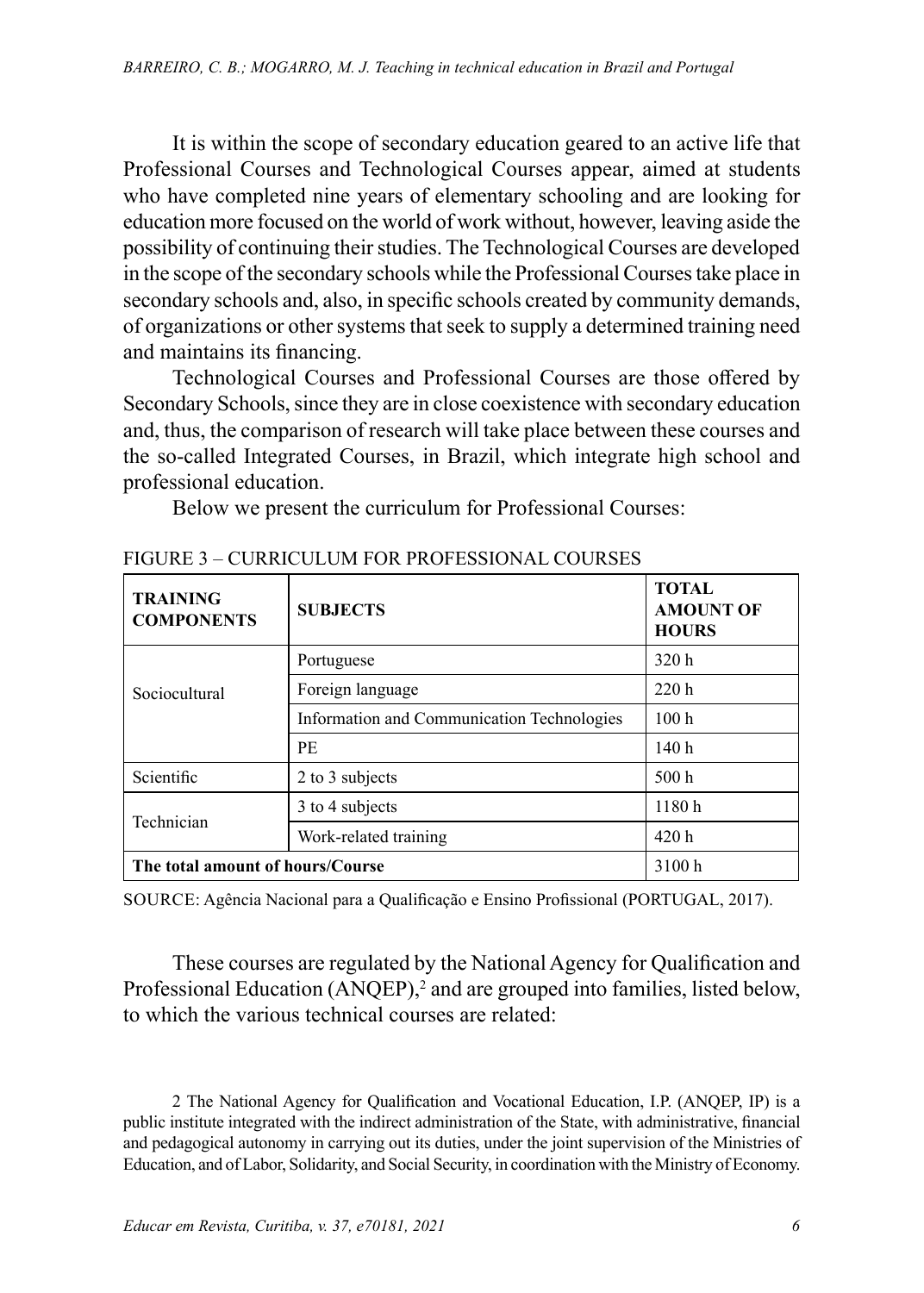| Performing arts                                     |
|-----------------------------------------------------|
| Audiovisuals and media production                   |
| Design                                              |
| Crafts                                              |
| Philosophy, history, and related sciences           |
| Journalism                                          |
| Librarianship, archive, and documentation (BAD)     |
| Trade                                               |
| Marketing and advertising                           |
| Finance, banking, and insurance                     |
| Accounting and taxation                             |
| Management and administration                       |
| Secretariat and administrative work                 |
| Organization/company framework                      |
| Computer science                                    |
| Metallurgy and metalworking                         |
| Electricity and energy                              |
| Electronics and automation                          |
| Chemical engineering                                |
| Motor vehicle construction and repair               |
| Food industries                                     |
| Textiles, clothing, footwear, and leather           |
| Materials (wood, paper, plastic, glass, and others) |
| <b>Extractive</b> industries                        |
| Architecture and urbanism                           |
| Construction                                        |
| Agricultural and animal production                  |
| Floriculture and gardening                          |
| Forestry and hunting                                |
| Fisheries                                           |
| Health services                                     |
| <b>Dental Sciences</b>                              |
| Support services for children and youth             |
| Social work and guidance                            |
| Hotels and restaurants                              |
| Tourism and leisure                                 |
| Environmental protection                            |
| Protection of people and property                   |
| Safety and hygiene at the work                      |

# FIGURE 4 – TABLE WITH FAMILIES OF PROFESSIONAL COURSES

SOURCE: Agência Nacional para a Qualificação e Ensino Profissional (PORTUGAL, 2017).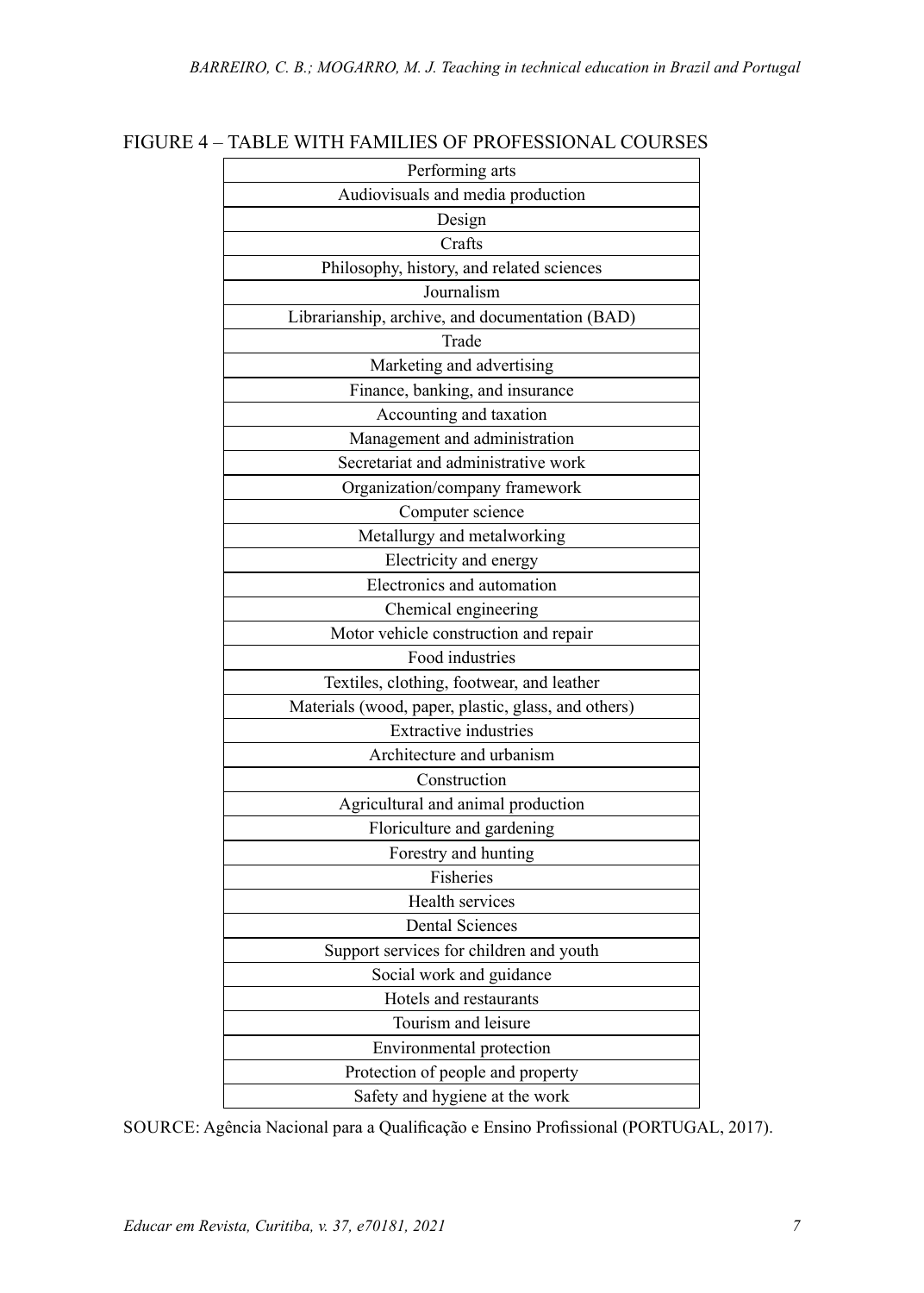Circular no. 1/ANQEP/2017 (PORTUGAL, 2017). shows the importance attached to Vocational Education in Portugal. It states the purpose that, by 2020, 50% of students attending secondary education will take dual certification courses, secondary and professional. In 2018, around 115 thousand students study at Professional and Technological Courses, which represents 29% of the total in this level of education (PORTUGAL, 2018).

Within the scope of the Brazilian educational system, school education encompasses basic education, formed by early childhood education, elementary education and high school, and higher education, composed of undergraduate and graduate courses. Early childhood education is offered in day-care centers up to 3 years old and kindergartens, from 4 to 5 years old. The elementary school has a total of 9 years of schooling, and high school has a minimum duration of 3 years. This last stage of the so-called basic education has undergone recent and controversial modifications. Such measures are being implemented and leave several uncertainties about the high school curriculum in Brazil, by referring to what they call the National Common Curricular Base, which established more doubts than possible paths, as it promoted disciplinary emptying (BRASIL, 2018).

| High<br><b>Early Childhood</b><br><b>Elementary</b><br>Undergraduate<br>Graduate<br><b>School</b><br>19 to 23<br>4 and 5<br>6 to 14<br>15 to 18<br>$0$ to $3$<br>24 and<br>25 years<br>vears<br>vears<br>vears | <b>Basic Education</b> |  |       | <b>Higher education</b> |  |  |                       |
|----------------------------------------------------------------------------------------------------------------------------------------------------------------------------------------------------------------|------------------------|--|-------|-------------------------|--|--|-----------------------|
|                                                                                                                                                                                                                |                        |  |       |                         |  |  |                       |
|                                                                                                                                                                                                                | years                  |  | years |                         |  |  | $26$ to $30$<br>years |
| $1^{\circ}$ to $3^{\circ}/4^{\circ}$<br>$1^\circ$ to $9^\circ$<br>Nursery and<br>$1^{\circ}$ to $4^{\circ}/5^{\circ}$ year<br><b>Masters</b><br>Day-care<br>Kindergarten<br>grade<br>year                      |                        |  |       |                         |  |  | Doctorate             |

**Youth and Adult Education From 15 years**

SOURCE: the authors.

High school may have the following training paths: Languages and their technologies, Mathematics and their technologies, Natural sciences and their technologies, Human and social applied sciences, and Technical and professional training.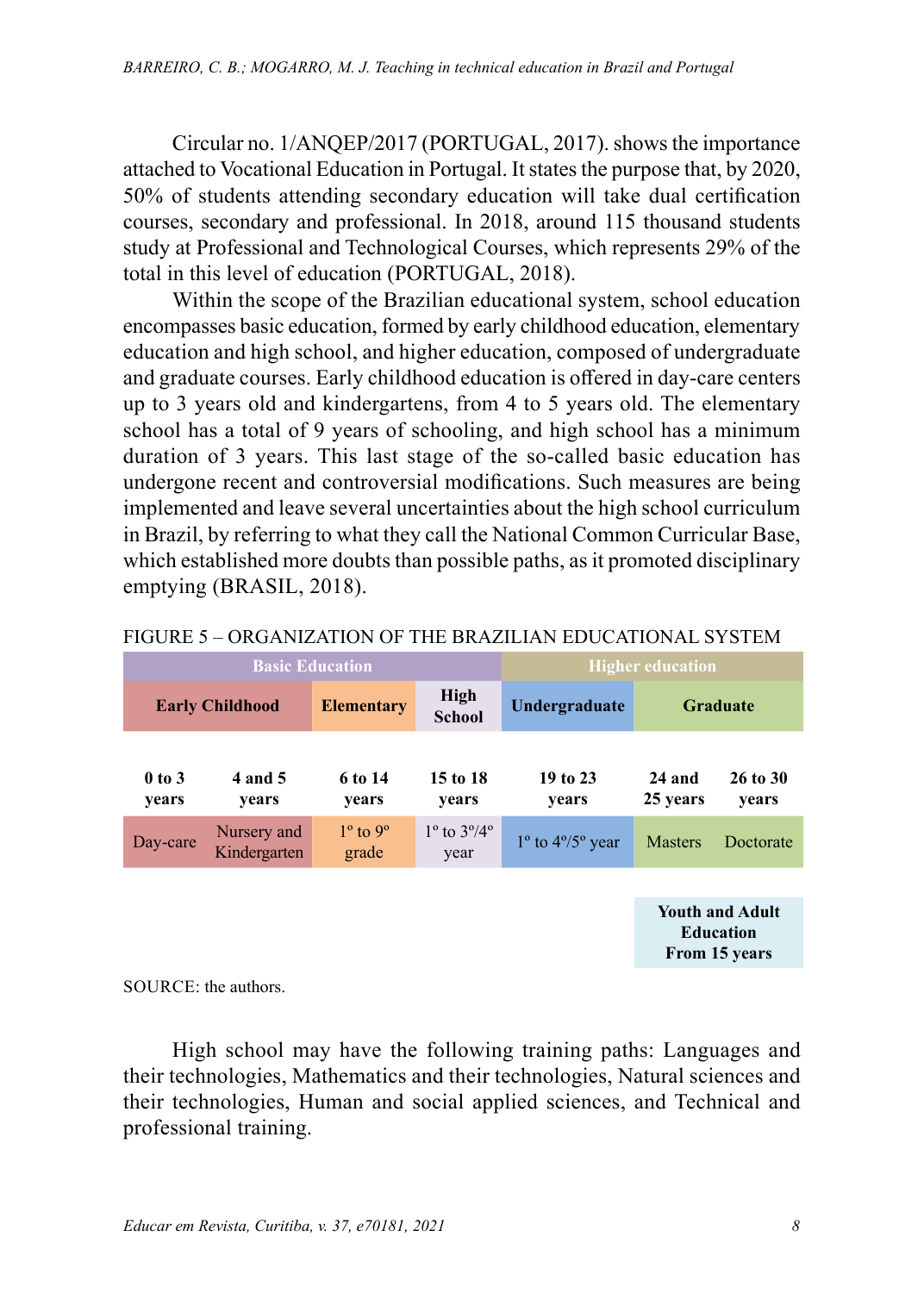At this moment, it is difficult to visualize the curriculum of the new high school since the Common National Base for the High School Stage (BNCC-EM), made available through Resolution CNE/CP nº 4 (December 17, 2018), establishes competencies where the mastery of disciplinary areas seems uncertain. It is possible to know that Portuguese and Mathematics will be present in the three years of formation, that the English Language will be mandatory, as well as practices of Physical Education, Art, Sociology, and Philosophy. It is also possible to know that the BNCC establishes a maximum of 1800 hours and that the remaining hours must correspond to the specialization of the chosen training path (BRASIL, 1996; 2018).

Professional Technical Courses in High School may take place in conjunction with high school and could be integrated or concomitant, or subsequently, when the student has already completed this teaching stage. Concurrently education takes place in two daily periods. The student has an enrollment referring to high school and another relating to technical education, which can be in the same school or different schools. The Integrated High School seeks the integration of scientific-humanistic-artistic and technical knowledge in its matrix, enabling the student to enter the world of work and to continue his studies.

Currently, Brazil has 8.1 million high school students, 1.9 million of whom are in professional education. It corresponds to 23,5% of students, and, of this total, around 500 thousand students attend Integrated High School (BRASIL, 2017b).

In the European Union, the completion rate of young people in high school was in the order of 79%. In Brazil, this rate was in the order of 37% in the year 2013. Integrated High School seemed to be a bet for overcoming the disinterest of young people in this stage of education (PEREIRA; TEIXEIRA, 2014). However, the scenario changed with the recent change in political directions in Brazil, and the bet to remediate this seems to be the flexibility of the curricula in different formative paths, being implemented. Even so, the Integrated High School continues to exist, being the main bet of the public network of Professional and Technological Education to overcome the supposed lack of interest of young people.

The courses are grouped into areas, listed in the National Course Catalog, as shown below: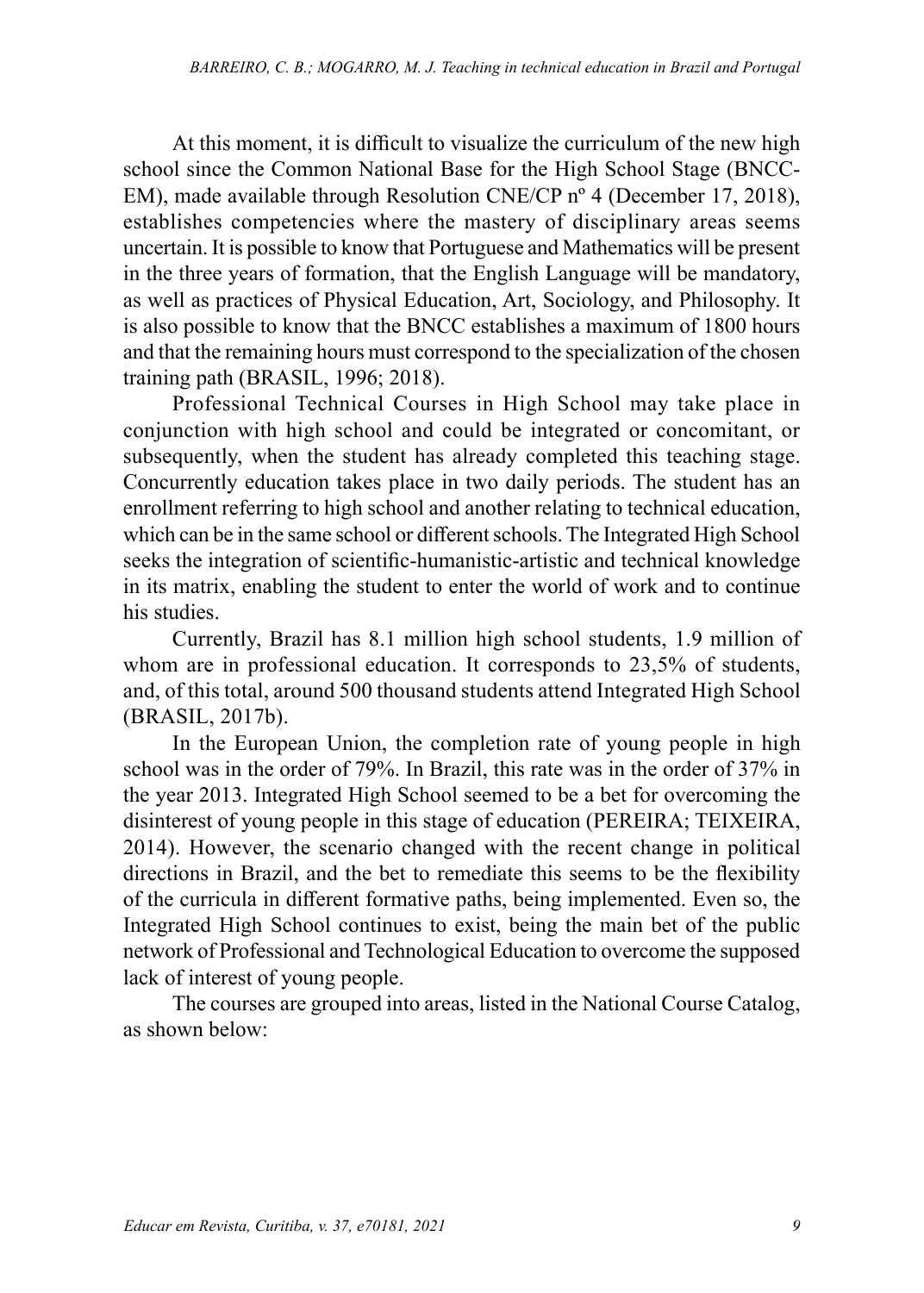| <b>Environment and Health</b>             |
|-------------------------------------------|
| Control and Industrial Processes          |
| <b>Educational and Social Development</b> |
| Management and Business                   |
| Information and communication             |
| Infrastructure                            |
| Military                                  |
| Food production                           |
| Cultural Production and Design            |
| Industrial production                     |
| Natural resources                         |
| Safety                                    |
| Tourism, Hospitality, and Leisure         |

#### FIGURE 6 – NATIONAL COURSE CATALOG.

SOURCE: Catálogo Nacional de Cursos Técnicos - Ministério da Educação (BRASIL, 2016).

We can see that the idea of choosing different backgrounds in secondary education is present in both countries. However, in percentage, Portugal has a higher number of enrolled in Professional Courses with the perspective that these enrollments reach 50% of the total matriculated. Brazil had been making a vigorous investment in Professional Education. However, with the change in the direction of the government and political instability, it is difficult to predict what the orientation of secondary education will be.

Next, we will make a brief description of the requirements for entering the teaching profession in the professional curriculum components of Professional Education.

### **Teaching training: requirements in debate**

The first issue that we need to address here is the identity of the professional education teacher. There are several areas in which there is no longer this doubt: the professor of mathematics is a mathematics graduate, $3$  the professor

<sup>3</sup> In Portuguese, "Licenciado" (licensed), which designates the person who has completed a degree that qualifies for teaching, as assigned in Brazil. In Portugal, the term designates one who has completed a higher education course.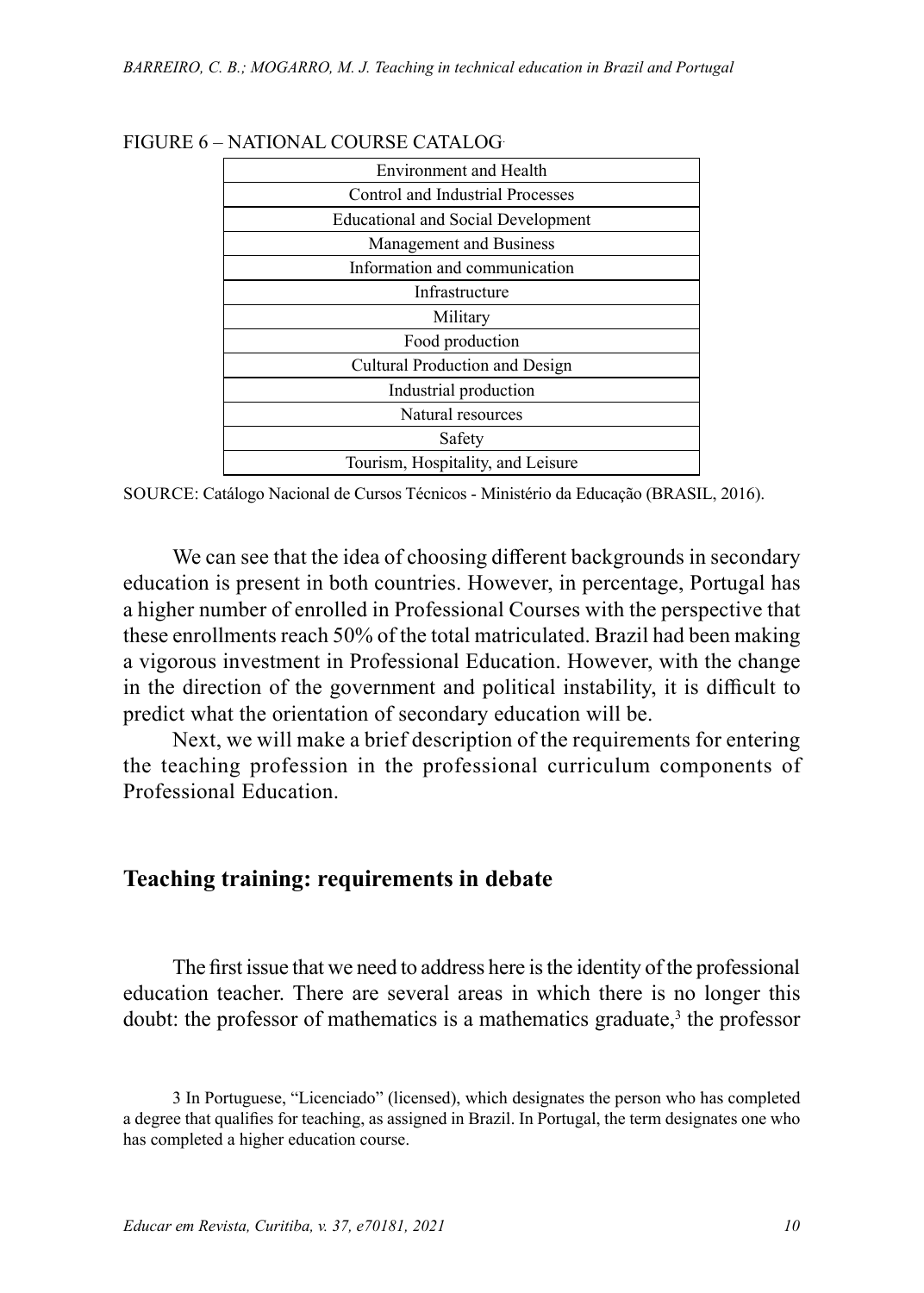of geography is a graduate in geography. But who is the teacher responsible for teaching electronics, mechanics, construction, law, or administration in a technical course?

Professional Education, as part of high school or elementary education, is subject to its rules. In Portugal, the Basic Law of the Educational System announces that:

> 1 - Early childhood educators and teachers of basic and secondary education acquire professional qualification through higher education courses organized according to the needs of professional performance at the respective level of education and teaching. [...]

> 6 - The professional qualification of teachers of disciplines of a professional, vocational or artistic nature of basic or secondary education can be acquired through undergraduate courses that ensure training in the area of the respective discipline, complemented by appropriate pedagogical training.

> 7 - The professional qualification of secondary school teachers can also be acquired through undergraduate courses that ensure scientific training in the respective teaching area, complemented by appropriate pedagogical training (Article 34) (PORTUGAL, 2005, our translation).

The scenario of teacher training requirements has two distinct moments, before and post the Bologna Process:

> About the Portuguese situation, since the publication of the first Basic Law of the Educational System (Law No. 46/86, of October 14), at least two moments can be identified regarding the changes in the training policies of teachers: a first, at the end of the nineties, in which a policy of awarding a degree was implemented to all educators/teachers, regardless of the level of education in which they exercised their profession; a second moment, associated with the adequacy to the Bologna Process (2006) resulting from the signing of the Bologna Declaration (1999) and which had the effect that the training of teachers of the 2nd and 3rd cycles of basic education and teachers of secondary education occurred only during the 2nd cycle of higher education training (MOURAZ; LEITE; FERNANDES, 2012, p. 190, our translation).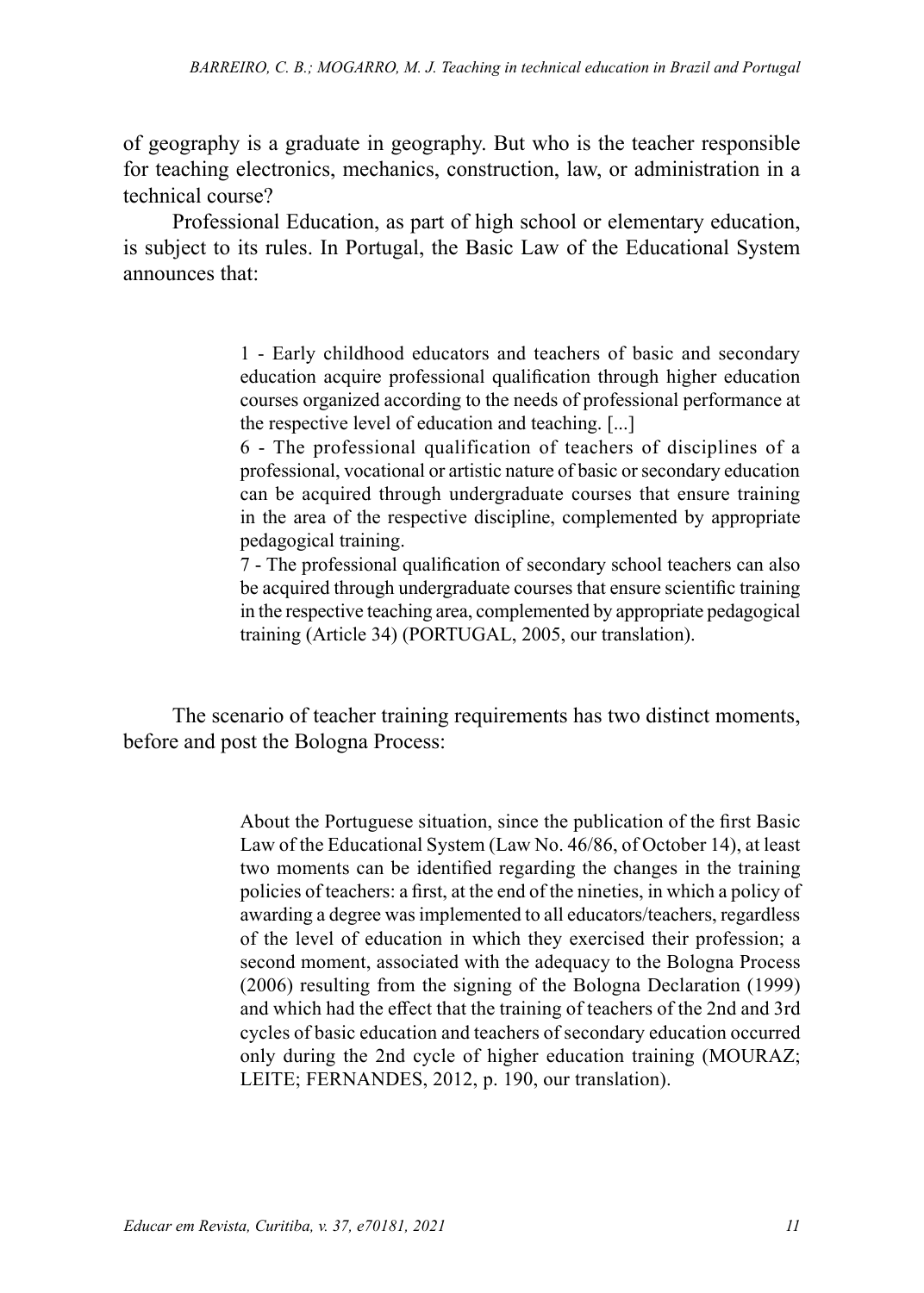Thus, "the recently enacted legislation requires that the professional training of teachers, at all levels of non-higher education, be obtained with postgraduate, master courses, thus raising the level of qualification of teachers" (PINTASSILGO; MOGARRO; HENRIQUES, 2010, p. 35, our translation).

The areas of knowledge were grouped for recruitment and, by decree, the government establishes which are the master's specialties that must be taken and the minimum training criteria in the teaching area. Unlike Brazil, it is not necessary to have a certain degree to teach a specified discipline, but to have attended the credit load of the specific area in whatever the higher education course is and which allows the admission to the Master in Specific Education.

Below, we present a table that lists the Masters, credits, and recruitment groups for the areas that comprise secondary education:

| Master's degree specialty                                                                                                                                                                     | <b>Minimum requirements for</b><br>entry into the cycle of studies<br>leading to a master's degree                                                         | <b>Recruitment groups</b> |                 |
|-----------------------------------------------------------------------------------------------------------------------------------------------------------------------------------------------|------------------------------------------------------------------------------------------------------------------------------------------------------------|---------------------------|-----------------|
| Teaching Portuguese in the 3rd<br>Cycle of Basic Education and<br>Secondary Education.                                                                                                        | 120 credits in Portuguese.                                                                                                                                 | 300                       | Portuguese      |
| Teaching Portuguese in the 3rd                                                                                                                                                                |                                                                                                                                                            | 300                       | Portuguese      |
| Cycle of Basic Education and<br>Secondary Education and Latin<br>in Secondary Education.<br>Teaching Portuguese and German<br>in the 3rd Cycle of Basic Education<br>and Secondary Education. | 80 to 100 credits in Portuguese.<br>40 to 60 credits in Latin and<br>Classical Studies.<br>80 to 100 credits in Portuguese.<br>60 to 80 credits in German. | 310                       | Latin and Greek |
| Teaching Portuguese and Spanish                                                                                                                                                               |                                                                                                                                                            | 300                       | Portuguese      |
| in the 3rd Cycle of Basic Education<br>and Secondary Education.<br>Teaching Portuguese and French in<br>the 3rd Cycle of Basic Education<br>and Secondary Education.                          | 80 to 100 credits in Portuguese.<br>60 to 80 credits in Spanish.<br>80 to 100 credits in Portuguese.<br>60 to 80 credits in French.                        | 340                       | German          |
| Teaching Portuguese and English                                                                                                                                                               |                                                                                                                                                            | 300                       | Portuguese      |
| in the 3rd Cycle of Basic Education<br>and Secondary Education<br>Teaching English in the 3rd cycle<br>of Basic Education and Secondary<br>Education.                                         | 80 to 100 credits in Portuguese.<br>60 to 80 credits in English.<br>120 credits in English.                                                                | 350                       | Spanish         |

(continue)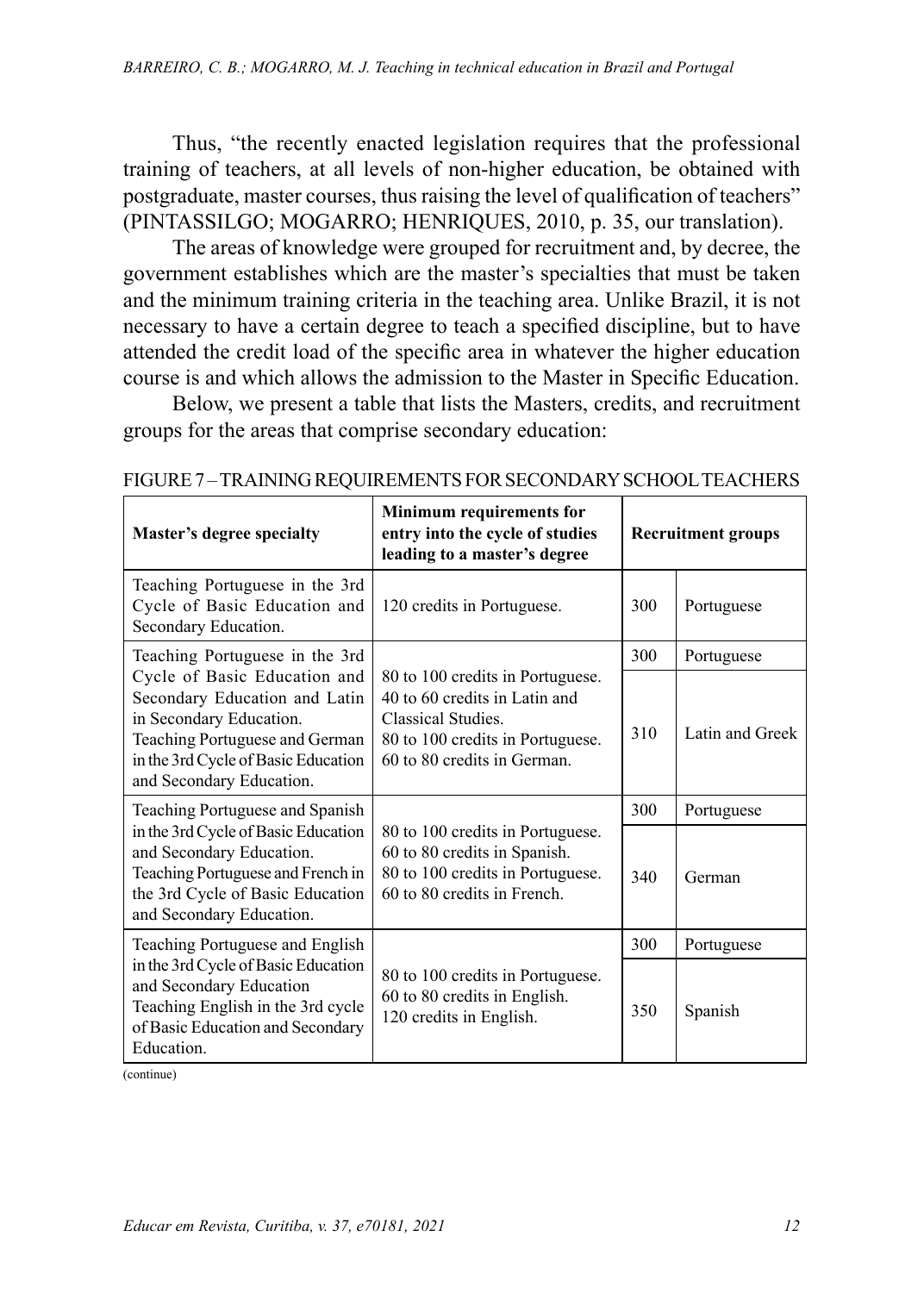| (continuation)                                                                                                                                                  |                                                                                                                                          |     |                             |
|-----------------------------------------------------------------------------------------------------------------------------------------------------------------|------------------------------------------------------------------------------------------------------------------------------------------|-----|-----------------------------|
| Teaching English and German in                                                                                                                                  |                                                                                                                                          | 300 | Portuguese                  |
| the 3rd Cycle of Basic Education<br>and Secondary Education.<br>Teaching English and Spanish in<br>the 3rd Cycle of Basic Education<br>and Secondary Education. | 80 to 100 credits in English.<br>60 to 80 credits in German.<br>80 to 100 credits in English.<br>60 to 80 credits in Spanish             | 320 | French                      |
| Teaching English and French in                                                                                                                                  |                                                                                                                                          | 300 | Portuguese                  |
| the 3rd Cycle of Basic Education<br>and Secondary Education.<br>Teaching Philosophy in Secondary<br>Education.                                                  | 80 to 100 credits in English.<br>60 to 80 credits in French.<br>120 credits in Philosophy.                                               | 330 | English                     |
| Teaching History in the 3rd Cycle<br>of Basic Education and Secondary<br>Education.                                                                             | 120 credits in History.                                                                                                                  | 330 | English                     |
| Teaching Geography in the 3rd                                                                                                                                   | 120 credits in Geography.                                                                                                                | 330 | English                     |
| Cycle of Basic Education and<br>Secondary Education.<br>Teaching of Economics and<br>Accounting.                                                                | 120 credits in the set of two<br>subject areas and none with less<br>than 50 credits.                                                    | 340 | German                      |
| Teaching of Mathematics in the                                                                                                                                  | 120 credits in mathematics.<br>120 credits in the set of two<br>subject areas and none with less<br>than 50 credits.                     | 330 | English                     |
| 3rd Cycle of Basic Education and<br>Secondary Education.<br>Teaching Physics and Chemistry in<br>the 3rd Cycle of Basic Education<br>and Secondary Education.   |                                                                                                                                          | 350 | Spanish                     |
| Teaching Biology and Geology in                                                                                                                                 | 120 credits in the set of two                                                                                                            | 330 | English                     |
| the 3rd Cycle of Basic Education<br>and Secondary Education.<br>Teaching of Energy, Electronics,<br>and Automation.                                             | subject areas and none with less<br>than 50 credits.<br>150 credits in all three subject<br>areas and none with less than 40<br>credits. | 320 | French                      |
| Computer education.                                                                                                                                             | 120 credits in Informatics.                                                                                                              | 410 | Philosophy                  |
| Teaching of Agricultural Sciences.                                                                                                                              | 120 credits in Agricultural<br>Sciences                                                                                                  | 400 | Story                       |
| Teaching of Visual Arts in the<br>3rd Cycle of Basic Education and<br>Secondary Education.                                                                      | 120 credits in Visual Arts.                                                                                                              | 420 | Geography                   |
| <b>Physical Education Teaching in</b><br><b>Basic and Secondary Education</b>                                                                                   | 120 credits in Physical Education<br>and Sport                                                                                           | 430 | Economics and<br>Accounting |
| Teaching Portuguese in the 3rd<br>Cycle of Basic Education and<br>Secondary Education.                                                                          | 120 credits in Portuguese.                                                                                                               | 500 | Mathematics                 |

(continue)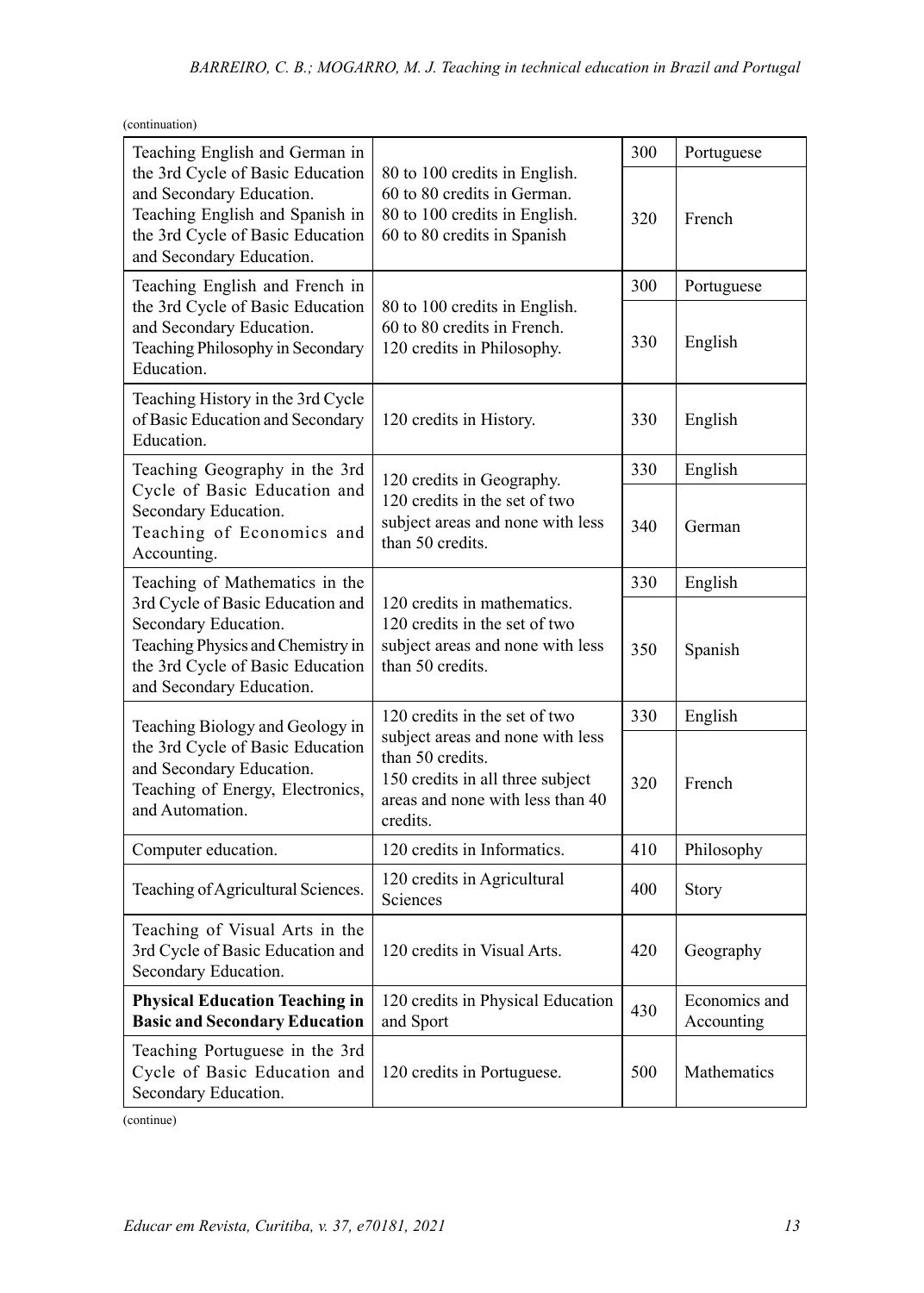| (conclusion)                                                                                                               |                                                                                         |     |                                        |
|----------------------------------------------------------------------------------------------------------------------------|-----------------------------------------------------------------------------------------|-----|----------------------------------------|
| Teaching Portuguese in the 3rd<br>Cycle of Basic Education and<br>Secondary Education and Latin<br>in Secondary Education. | 80 to 100 credits in Portuguese.<br>40 to 60 credits in Latin and<br>Classical Studies. | 510 | Physics and<br>chemistry               |
| Teaching Portuguese and German<br>in the 3rd Cycle of Basic Education<br>and Secondary Education.                          | 80 to 100 credits in Portuguese.<br>60 to 80 credits in German.                         | 520 | Biology and<br>Geology                 |
| <b>Teaching Portuguese and Spanish</b><br>in the 3rd Cycle of Basic Education<br>and Secondary Education.                  | 80 to 100 credits in Portuguese.<br>60 to 80 credits in Spanish.                        | 540 | <b>Electrotechnics</b>                 |
| Teaching Portuguese and French in<br>the 3rd Cycle of Basic Education<br>and Secondary Education.                          | 80 to 100 credits in Portuguese.<br>60 to 80 credits in French.                         | 550 | Computing                              |
| Teaching Portuguese and<br>English in the 3rd Cycle of<br><b>Basic Education and Secondary</b><br><b>Education</b>         | 80 to 100 credits in Portuguese.<br>60 to 80 credits in English.                        | 560 | <b>Agricultural</b><br><b>Sciences</b> |
| Teaching English in the 3rd cycle<br>of Basic Education and Secondary<br>Education.                                        | 120 credits in English.                                                                 | 600 | Visual arts                            |
| Teaching English and German in                                                                                             | 80 to 100 credits in English.                                                           | 260 | <b>PE</b>                              |
| the 3rd Cycle of Basic Education<br>and Secondary Education.                                                               | 60 to 80 credits in German.                                                             | 620 | <b>PE</b>                              |

SOURCE: Decreto-Lei n.º 79/2014 de 14 de maio de 2014 e Declaração de Retificação n.º 32/2014 de 27 de junho de 2014 (PORTUGAL, 2014a, 2014b).

This table raises several doubts: would the disciplines not listed in it, for example, mechanics, tourism, or those related to health, fall within the areas created? How are master's degrees organized to train teachers of specific technical content?

Based on this information, we sought to investigate the offer of the Master's Degrees in Teaching at Portuguese universities.<sup>4</sup> Among all the master's degrees offered, we find a single Master's degree in Economics and Accounting Teaching, offered by the University of Lisbon. The masters in Teaching of Agricultural Sciences and Teaching of Energy, Electronics, and Automation were not found in the information provided by universities, which makes us think about what would be the requirement to enter the teaching career if there is no offer of the courses they would qualify for?

<sup>4</sup> The University of Lisbon, New Universidade of Lisbon, Polytechnic Institute of Lisbon, University of Minho, University of Coimbra, University of Aveiro, and University of Porto.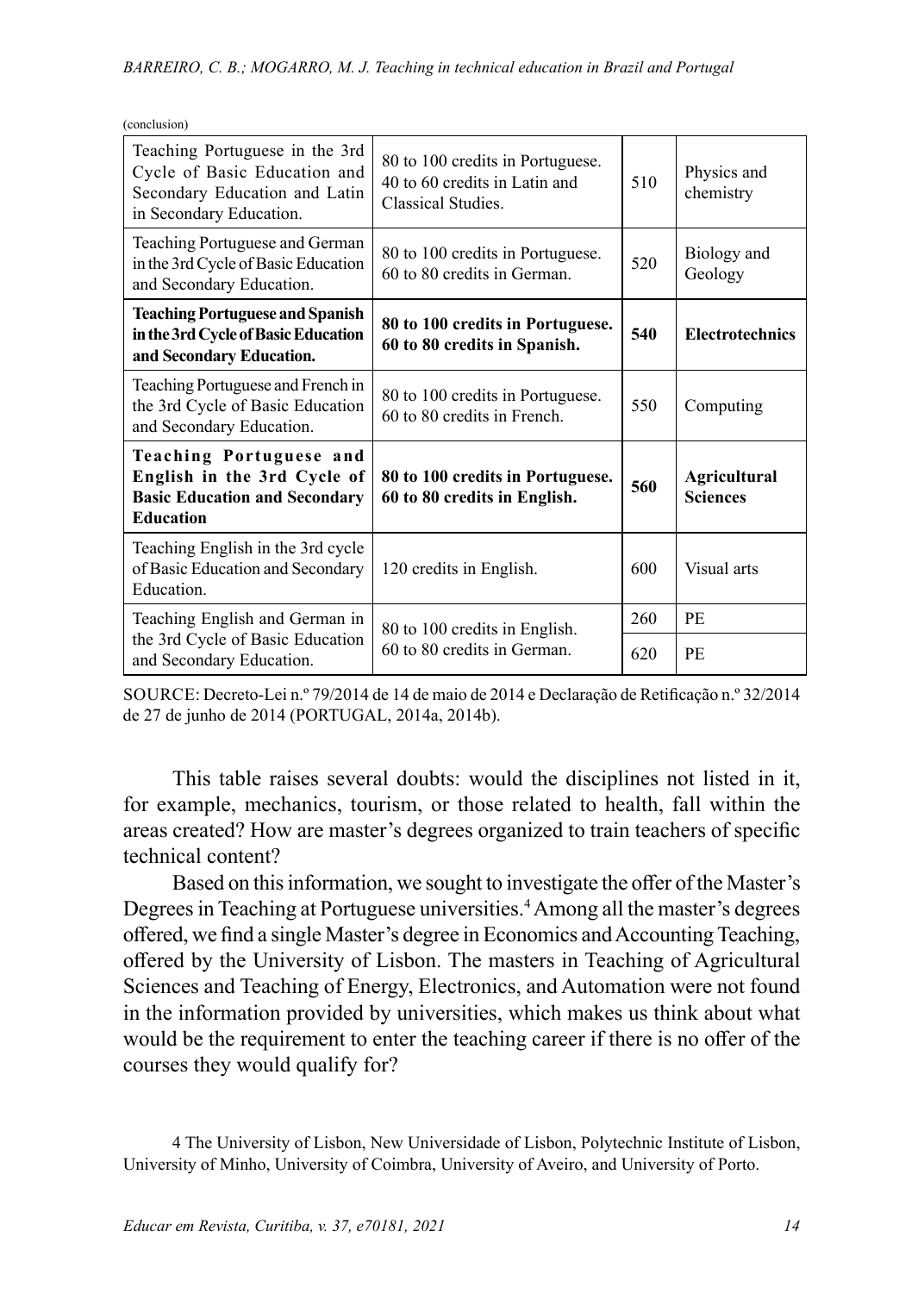In Brazil, the LDB, since 1996, predicted that every teacher, to work in basic education, should have pedagogical training that would enable him/ her. Thus, professional education integrated with high school as a stage of basic education should have trained teachers. However, public tenders rarely practiced such a request, since there was no regular offer of pedagogical training courses for that purpose, and the legislation provided a deadline for it to become mandatory. It caused the number of teachers without qualifications to expand over the years, and the solution seemed distant. At the end of 2016, there was a reform in the legislation, allowing, for professional education, the teacher could have notorious knowledge instead of the training previously provided (BRASIL, 2017a).

It is not possible to specify what the legislation intends or intended with such openness. But it is evident that by making the admission requirements of these teachers flexible for teaching, the mandatory pedagogical training for the various professionals trained in their specific areas has become fragile and, perhaps, difficult to be sustained by institutions that previously were no longer practicing this request in their teaching recruitment contests.

The professionalization of the teacher who works in professional education is a field in dispute. In 2015, the National Curriculum Guidelines for the initial training of higher education teachers were published (BRASIL, 2015), bearing the marks of their history:

> Art. 14. Pedagogical training courses for non-licensed graduates of an emergency and provisional nature offered to holders of higher education diplomas trained in courses related to the intended qualification with a solid knowledge base in the area studied, must have a minimum variable workload of 1,000 (thousand) to 1,400 (one thousand and four hundred) hours of adequate academic work, depending on the equivalence between the original course and the intended pedagogical training (BRASIL, 2015, our translation).

In other words, although it presents progress for the first time, regulating the training of teachers to work in Professional and Technological Education, establishing pedagogical training for non-licensed graduates as the itinerary intended for this, the "emergency and provisional character" remains at its core, pointing out that in the legal view, it remains without a solution considered adequate.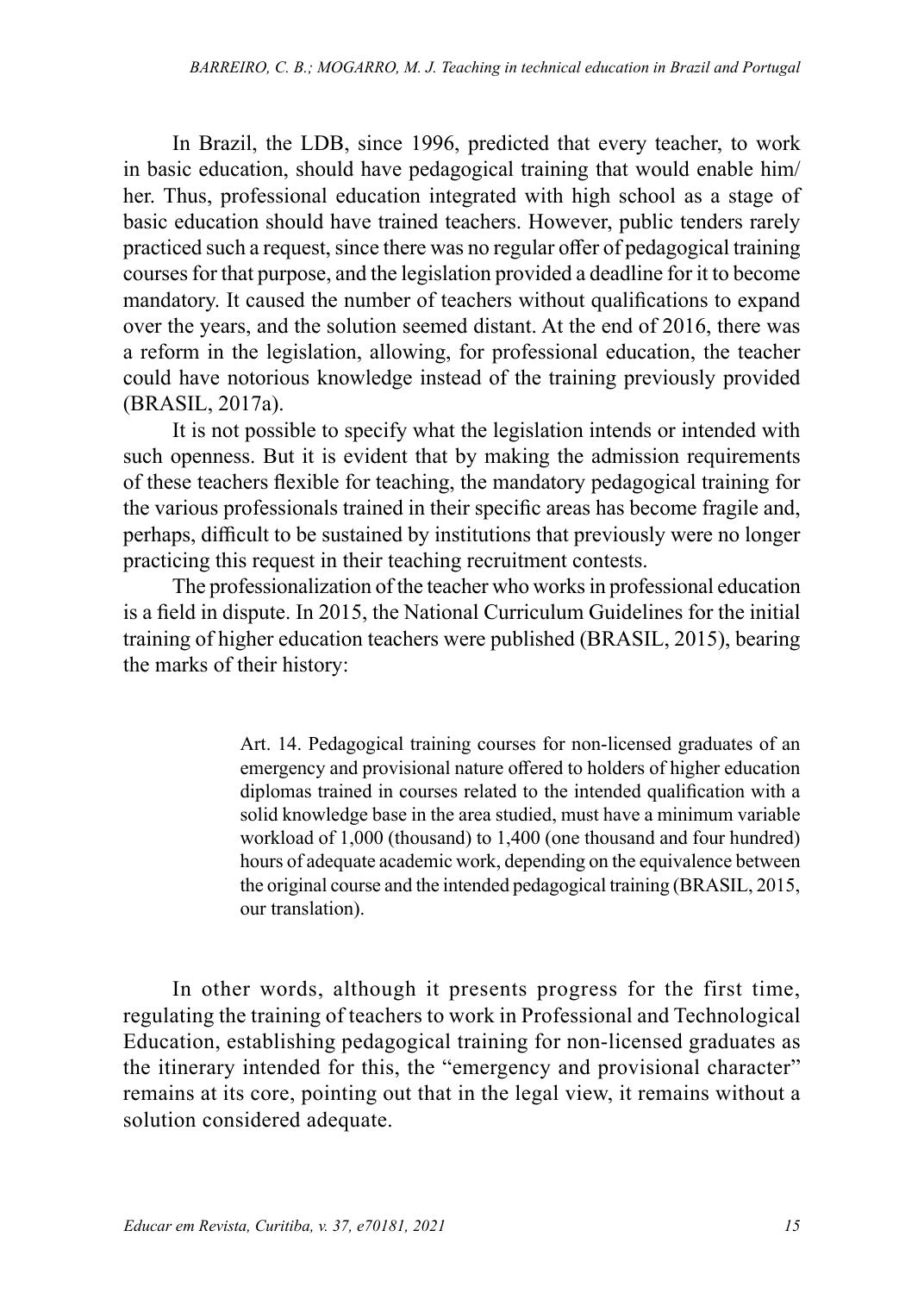This "emergency and provisional character" has been following the field of teaching education for EPT and guided the various researches in progress that point out the need for an Agenda, in which "the struggle for the positioning of the Ministry of Education on the mandatory degree for teaching at EPT" be an essential guideline as well as "the effective commitment of the EP institutions to the continued training of their teachers" (OLIVEIRA, 2013, p. 99, our translation).

Not even this resolution had been implemented across the country, in 2019 the government approved the new National Curriculum Guidelines for Initial Teacher Training for Basic Education and Common National Base for Initial Teacher Training for Basic Education (BNC-Training) through Resolution 22 of the National Education Council (BRASIL, 2019). In the new legislation, although the emergency and provisional words have disappeared, there is a decrease in hours dedicated to theoretical studies, demonstrating a concept of training with the hegemony of practice, since 53% of the curricular workload is concentrated in this group (GROUP II), as can be seen below:

4.4.4 Pedagogical Training

In the case of unlicensed graduates, the qualification for teaching will take place in the course for Pedagogical Training, which must be carried out with a basic workload of 760 (seven hundred and sixty) hours, in the form and the following distribution:

- Group I: 360 (three hundred and sixty) hours for the development of professional skills integrated with the three dimensions contained in the BNC-Training, proposed by this Opinion.

- Group II: 400 (four hundred) hours for pedagogical practice in the area or the curricular component (BRASIL, 2019, our translation).

We can see that in Brazil, the legal issue is still in great dispute, not reaching consensus, as it seems to occur in Portugal. Regarding the reality of the schools, however, the situation of having teachers with pedagogical training for technical subjects suggest to be similar in both countries and makes us think about what the teaching view practiced in this type of teaching is and how these teachers develop knowledge for the job in which they work. Following, we present a summary of the analyzes undertaken here.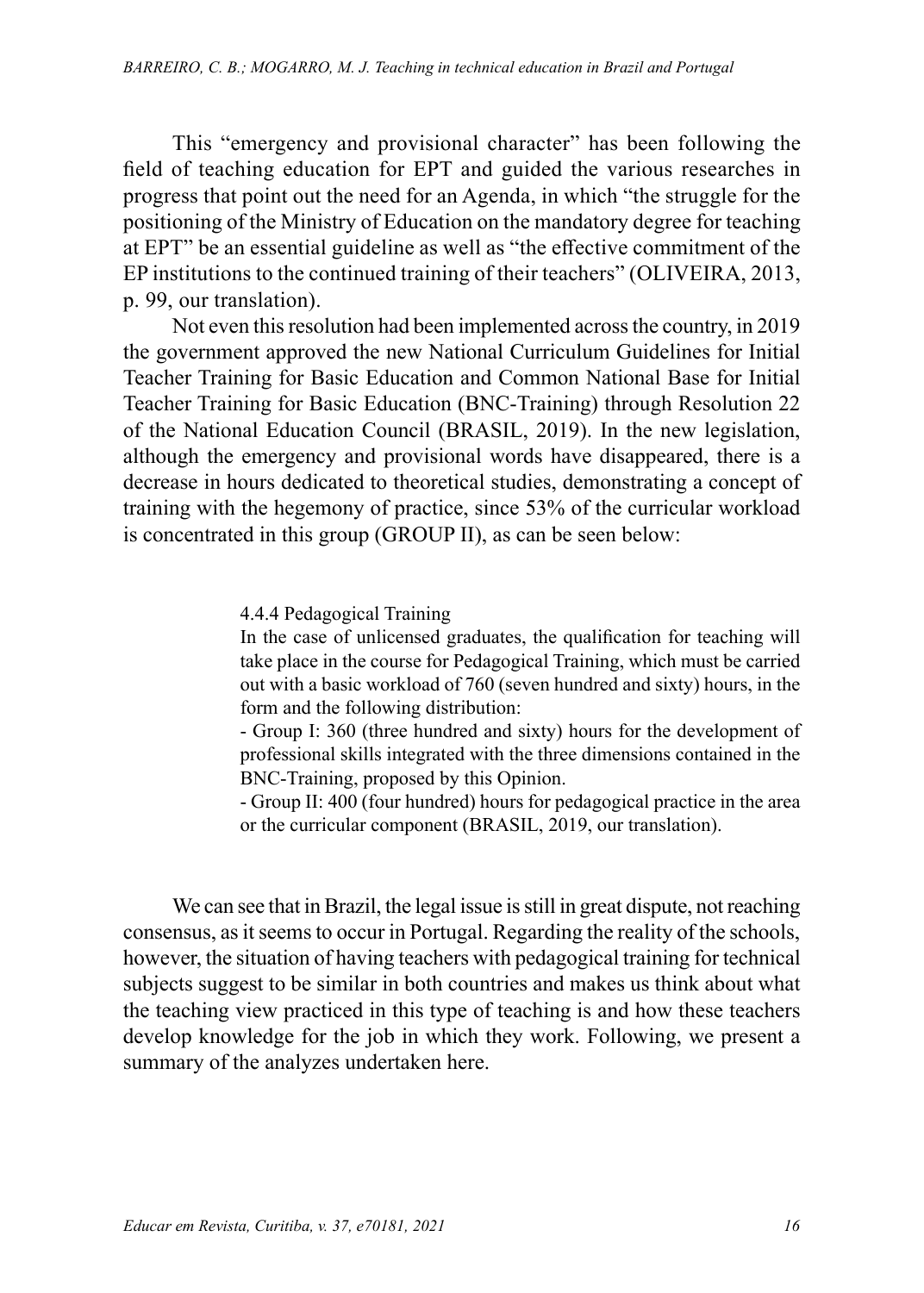## **Final considerations**

"Compared studies cannot be carried out from a purely descriptive perspective, requiring a conceptual elaboration that gives meaning to the interrelationship and comparison of different realities" (POPKEWITZ; PEREYRA, 1992, p. 13, our translation). Still, the description is an essential part of understanding. We can say that on the theme of Professional Education, we found limited production that addresses the perspectives of organization, structuring, and teaching, comparing different national realities, with emphasis on the work of Pardal, Ventura and Dias (2005).

Despite this, the reforms recently implemented in Brazil resort to the argument of international models of "success" to support themselves, which makes it essential to bring comparative studies that can problematize these discourses, contributing to the understanding of the local, from a global perspective (BRAZIL, 2016a). Ignoring the context is enough to make things unequal, and make unequal equal things (BOURDIEU; PASSERON, 1979). Therefore, the first movement of the study was to briefly present the organizational contexts of Professional Education, at the level of secondary education, in Portugal and Brazil. Following, we explored the issue of teaching requirements for this form of teaching in both countries.

We conclude that the educational models of both countries have some similarities, but are in very different valuation contexts since Portugal is moving towards the majority insertion of its students in Professional Education. While Brazil, from the reform, seems to take the path of investing in the flexibility of high school curricula, as a response to the problem of "lack" of interest in young people in this educational stage (BRASIL, 2017b).

Still, we can affirm that Brazil, which had invested in one legislation that resorted to teaching professionalization for all teachers who worked in Basic Education, a stage in which we found medium level Professional Education, retreats with the new legislation, allowing the notorious knowledge. Portugal, despite having legislation that obliges all teachers of Professional Education working in secondary education to have a Master's Degree in Education in their respective areas, it seems to resort to Decree-Law No. 132/2012, of 27 June, for the temporary hiring of specialized technicians who provide teaching and training services in specific technical areas and, in this case, because they are not teachers, but trainers, there is no requirement to have a Masters in Teaching but to be certified by the Professional Training Centers, in courses of approximately 100 hours.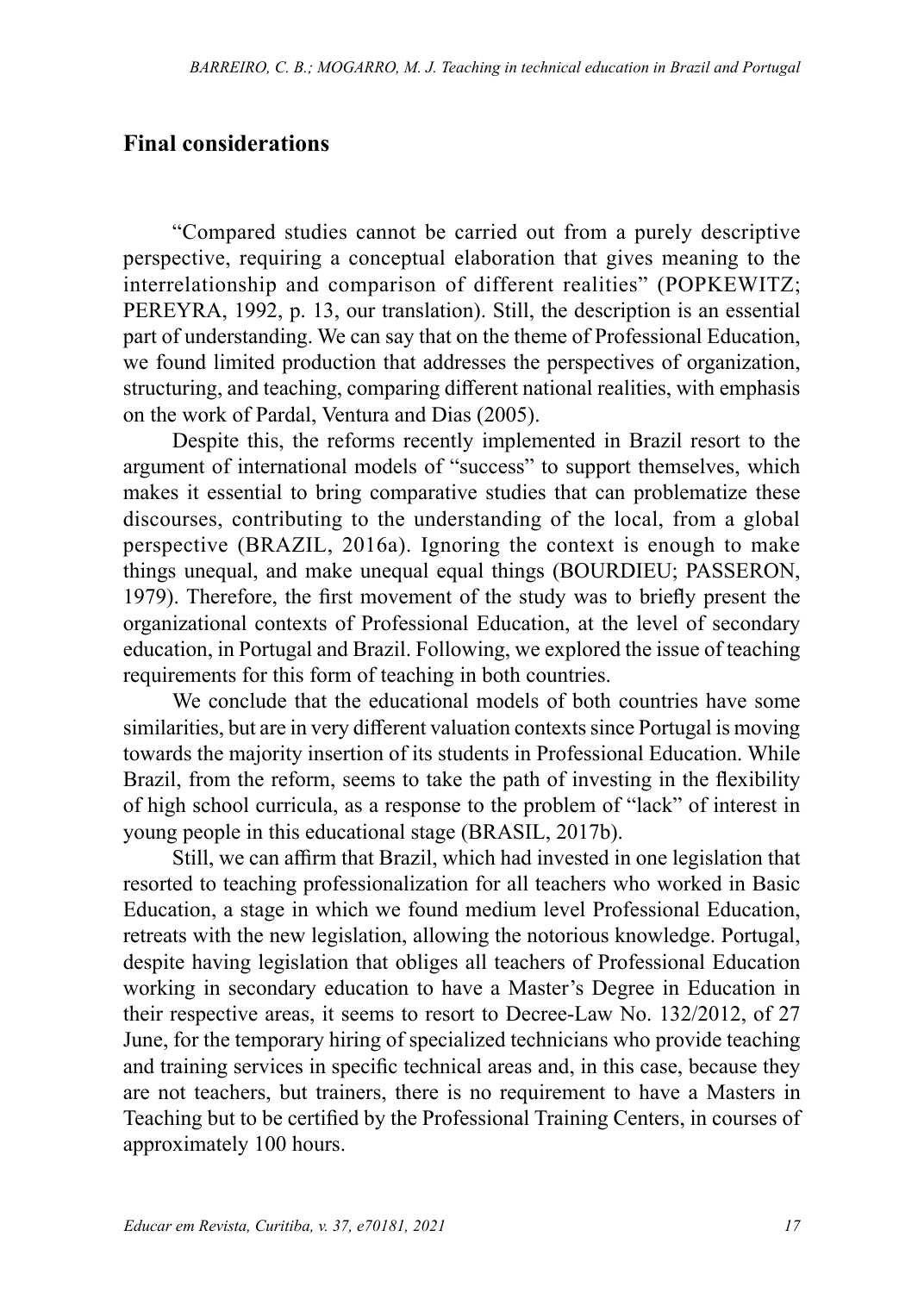In this sense, we could think if this would not be equivalent to the notorious knowledge, understood here as the recognition of the know-how of highly specialized professionals in their areas and who, through their practice in the world of work, would add value to training at a given time, with the difference that Portugal points to the desired training for teaching, master's in Teaching, while Brazil standardizes what we can understand as a retreat to teaching professionalization.

It is also worth noting that the exercise of the teaching profession in Professional Education requires more than knowledge from the world of work, it requires knowledge from educational sciences as well as didacticpedagogical knowledge, necessary for the construction of teaching practice of specific contents.

We understand that teaching in Professional Education is a complex task and, because of that, arduous to define. Despite this, it must assert itself as a profession for which adequate training is necessary, thus passing through the domain of specific and pedagogical contents, without which the teacher ends up being a book reproducer or applicator of ready didactic methods, what empties the intellectual dimension of the teaching profession. It is the role of the State and the Institutions to guarantee spaces and times for the initial and continuing training of teachers, and should not be seen as an individual task, but as a collective commitment to the construction of quality education.

# **REFERENCES**

BOGDAN, Robert; BIKLEN, Sari Knopp. *Investigação qualitativa em educação.* Translated by João Alvarez, Sara Bahia dos Santos and Telmo Mourinho Baptista. Porto, Portugal: Porto Editora, 1994.

BOURDIEU, Pierre; PASSERON, Jean-Claude. A comparabilidade dos sistemas de ensino. *In*: DURAND, José Carlos Garcia (org.). *Educação e hegemonia de classe:* as funções ideológicas da escola. Rio de Janeiro: Zahar, 1979.

BRASIL. *Lei nº 9.394, de 20 de dezembro de 1996*. Lei de Diretrizes e Bases da Educação Nacional. Brasília, DF: Presidência da República, 1996. Available on: [http://www.](http://www.planalto.gov.br/ccivil_03/Leis/L9394.htm) [planalto.gov.br/ccivil\\_03/Leis/L9394.htm.](http://www.planalto.gov.br/ccivil_03/Leis/L9394.htm) Access on: June 20, 2017.

BRASIL. *Lei nº 13.415, de 16 de fevereiro de 2017.* Brasília, DF: Presidência da República, 2017a. Available on: [http://www.planalto.gov.br/ccivil\\_03/\\_ato2015-](http://www.planalto.gov.br/ccivil_03/_ato2015-2018//2017/lei/l13415.htm) [2018//2017/lei/l13415.htm.](http://www.planalto.gov.br/ccivil_03/_ato2015-2018//2017/lei/l13415.htm) Access on: June 20, 2017.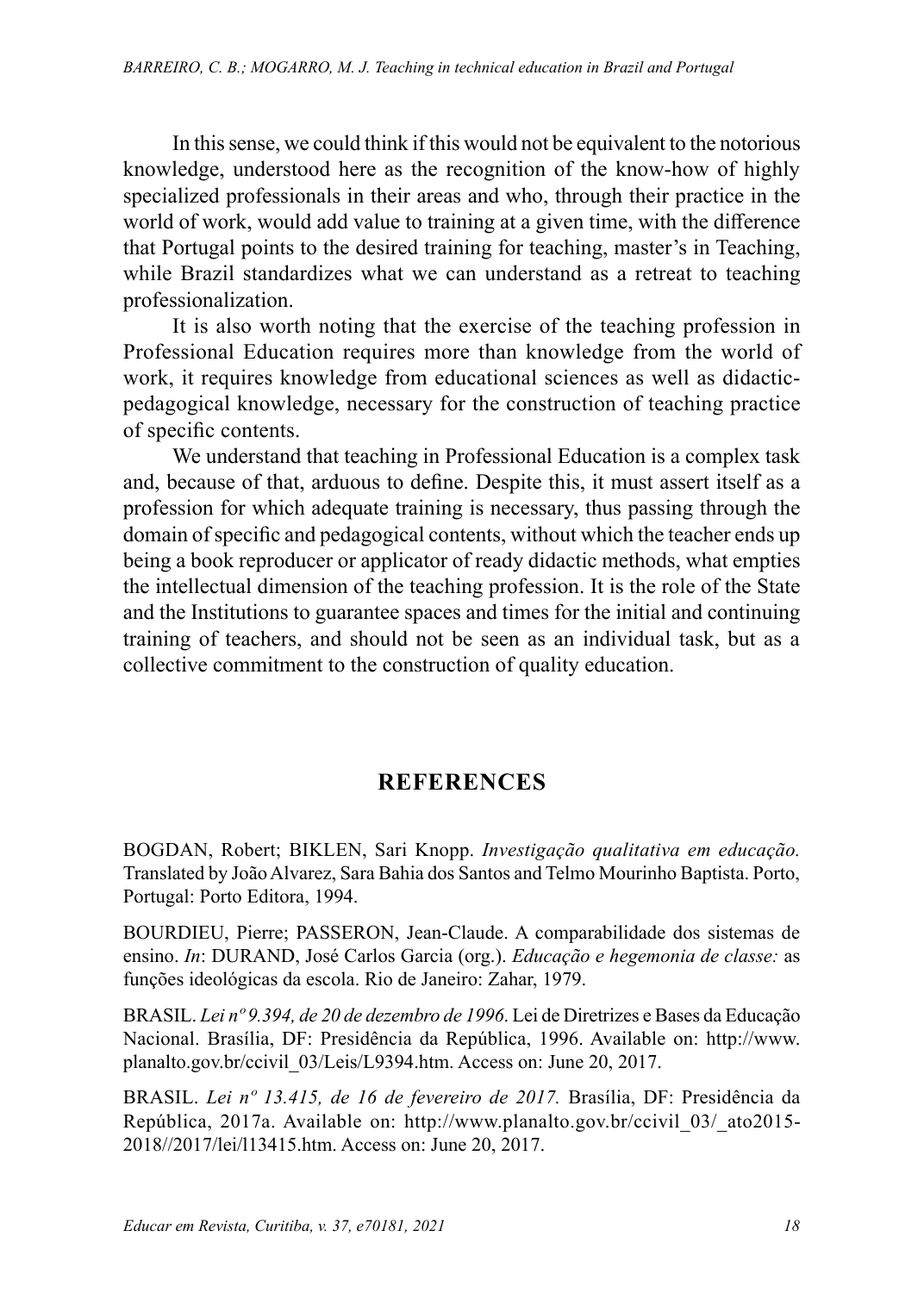BRASIL. Ministério da Educação. *Catálogo Nacional de Cursos Técnicos.* Brasília, DF: Presidência da República, 2016. Available on: [http://portal.mec.gov.br/index.](http://portal.mec.gov.br/index.php?option=com_docman&view=download&alias=41271-cnct-3-edicao-pdf&category_slug=maio-2016-pdf&Itemid=30192) [php?option=com\\_docman&view=download&alias=41271-cnct-3-edicao-pdf&category\\_](http://portal.mec.gov.br/index.php?option=com_docman&view=download&alias=41271-cnct-3-edicao-pdf&category_slug=maio-2016-pdf&Itemid=30192) [slug=maio-2016-pdf&Itemid=30192.](http://portal.mec.gov.br/index.php?option=com_docman&view=download&alias=41271-cnct-3-edicao-pdf&category_slug=maio-2016-pdf&Itemid=30192) Access on: June 20, 2017.

BRASIL. Ministério da Educação. *Censo Escolar da Educação Básica 2016*. *Notas Estatísticas*. Brasília, DF: INEP, 2017. Brasília, DF: Presidência da República, 2017b. Available on: [http://download.inep.gov.br/educacao\\_basica/censo\\_escolar/](http://download.inep.gov.br/educacao_basica/censo_escolar/notas_estatisticas/2017/notas_estatisticas_censo_escolar_da_educacao_basica_2016.pdf) notas estatisticas/2017/notas estatisticas censo escolar da educacao basica 2016. [pdf.](http://download.inep.gov.br/educacao_basica/censo_escolar/notas_estatisticas/2017/notas_estatisticas_censo_escolar_da_educacao_basica_2016.pdf) Access on: June 20, 2017.

BRASIL. Ministério da Educação. *Resolução CNE/CP nº 2 de 1º de julho de 2015*. Define as Diretrizes Curriculares Nacionais para a formação inicial em nível superior e para a formação continuada. Brasília, DF: Ministério da Educação, 2015. Available on: [http://portal.mec.gov.br/docman/agosto-2017-pdf/70431-res-cne-cp-002-03072015-pdf/](http://portal.mec.gov.br/docman/agosto-2017-pdf/70431-res-cne-cp-002-03072015-pdf/file) [file](http://portal.mec.gov.br/docman/agosto-2017-pdf/70431-res-cne-cp-002-03072015-pdf/file). Access on : Mar. 10, 2020.

BRASIL. Ministério da Educação. *Resolução CNE/CP nº 4 de 17 de dezembro de 2018*. Institui a Base Nacional Comum Curricular na Etapa do Ensino Médio. Brasília, DF: Ministério da Educação, 2018. Available on: [http://portal.mec.gov.br/index.](http://portal.mec.gov.br/index.php?option=com_docman&view=download&alias=104101-rcp004-18&category_slug=dezembro-2018-pdf&Itemid=30192) [php?option=com\\_docman&view=download&alias=104101-rcp004-18&category\\_](http://portal.mec.gov.br/index.php?option=com_docman&view=download&alias=104101-rcp004-18&category_slug=dezembro-2018-pdf&Itemid=30192) [slug=dezembro-2018-pdf&Itemid=30192](http://portal.mec.gov.br/index.php?option=com_docman&view=download&alias=104101-rcp004-18&category_slug=dezembro-2018-pdf&Itemid=30192). Access on: Mar. 10, 2020.

BRASIL. Ministério da Educação. *Resolução CNE/CP nº 22 de 07 de novembro de 2019*. Institui as Diretrizes Curriculares Nacionais para a Formação Inicial de Professores para a Educação Básica e Base Nacional Comum para a Formação Inicial de Professores da Educação Básica. Brasília, DF: Ministério da Educação, 2019. Available on: [http://portal.](http://portal.mec.gov.br/index.php?option=com_docman&view=download&alias=133091-pcp022-19-3&category_slug=dezembro-2019-pdf&Itemid=30192) [mec.gov.br/index.php?option=com\\_docman&view=download&alias=133091-pcp022-](http://portal.mec.gov.br/index.php?option=com_docman&view=download&alias=133091-pcp022-19-3&category_slug=dezembro-2019-pdf&Itemid=30192) [19-3&category\\_slug=dezembro-2019-pdf&Itemid=30192](http://portal.mec.gov.br/index.php?option=com_docman&view=download&alias=133091-pcp022-19-3&category_slug=dezembro-2019-pdf&Itemid=30192). Access on: Mar. 10, 2020.

MOURAZ, Ana; LEITE, Carlinda; FERNANDES, Preciosa. Formação Inicial de Professores em Portugal Decorrente do Processo de Bolonha: Uma Análise a Partir do "Olhar" de Professores e de Estudantes. *Revista Portuguesa de Pedagogia*, Coimbra, v. 46, n. 2, p. 189-209, 2012.

NÓVOA, António. Modelos de análise de educação comparada: o campo e o mapa. In: SOUZA, Donaldo Bello de; MARTÍNEZ, Silvia Alicia (org.). *Educação Comparada:* rotas de Além-mar. São Paulo: Editora Xamã, 2010.

OLIVEIRA, Maria Rita Neto Sales. A Pesquisa sobre a formação de professores para Educação Profissional. *In*: MOURA, Dante Henrique (org.). *Produção de conhecimento, políticas públicas e formação docente em Educação Profissional.* Campinas: Mercado das Letras, 2013.

PARDAL, Luís; VENTURA, Alexandre; DIAS, Carlos. *Ensino Médio e Ensino Técnico no Brasil e em Portugal:* raízes históricas e panorama atual. Campinas, SP: Autores Associados, 2005.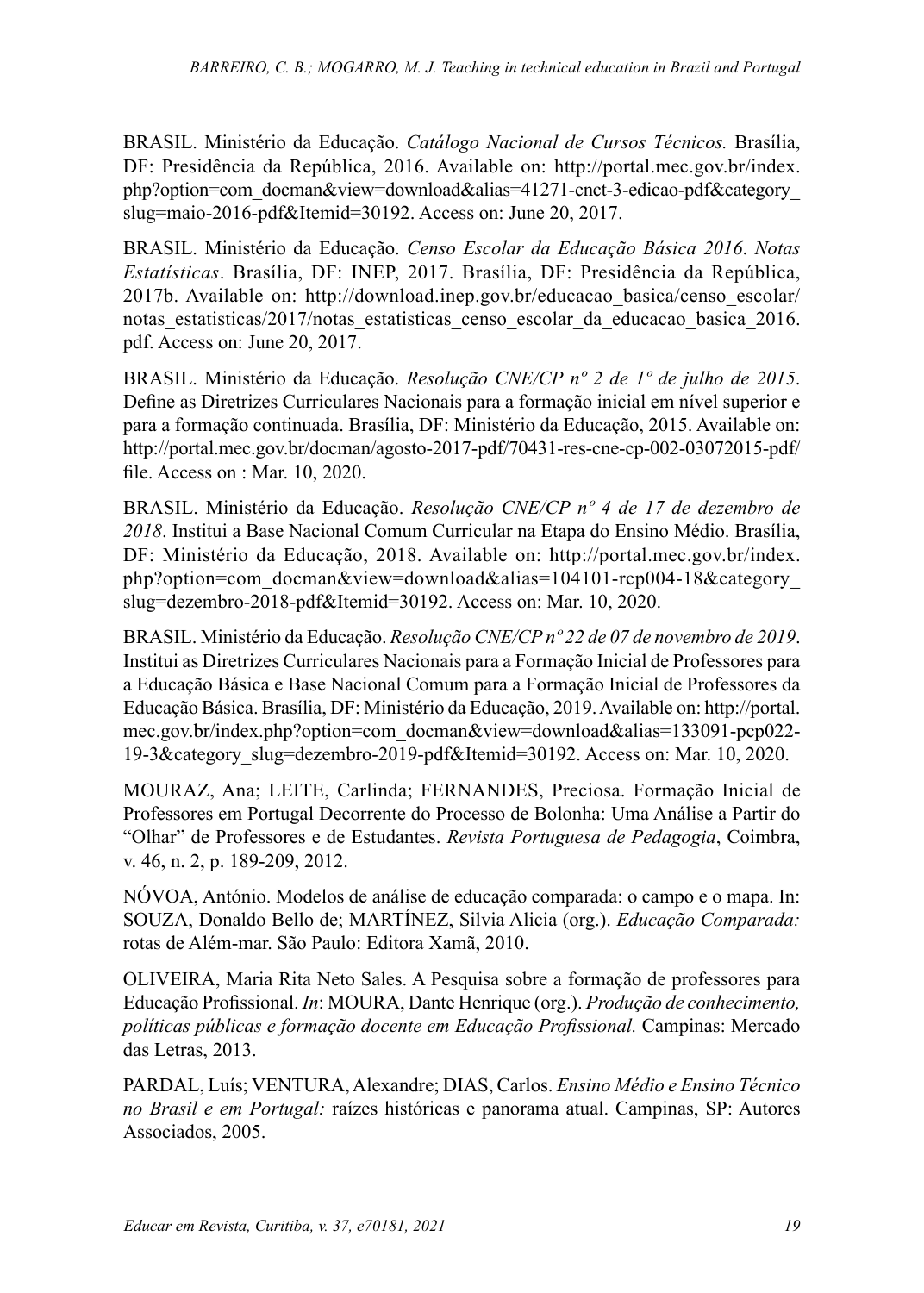PEREIRA, Eva Wairos; TEIXEIRA, Zuleide Araújo. Reexaminando a educação Básica na LDB: ganhos e perdas após dezessete anos. *In*: BRZEZINSKI, Iria (org.). *LDB/1996 Contemporânea:* contradições, tensões, compromissos. São Paulo: Cortez, 2014.

PINTASSILGO, Joaquim; MOGARRO, Maria João; HENRIQUES, Raquel Pereira. *A formação de professores em Portugal.* Lisboa, Portugal: Edições Colibri, 2010.

POPKEWITZ, Thomas S.; PEREYRA, Miguel. Práticas de reforma na formação de professores em oito países: esboço de uma problemática. *In*: NÓVOA, António; POPKEWITZ, Thomas S. (org.). *Reformas educativas e formação de professores.* Lisboa : Educa, 1992.

PORTUGAL. Agência Nacional para a Qualificação e o Ensino Profissional. *Circular n. 1/ANQEP/2017*. Lisboa: ANQEP, 2017. Available on: [http://www.catalogo.anqep.gov.](http://www.catalogo.anqep.gov.pt/boDocumentos/getDocumentos/558) [pt/boDocumentos/getDocumentos/558.](http://www.catalogo.anqep.gov.pt/boDocumentos/getDocumentos/558) Access on: Mar. 10, 2020.

PORTUGAL. Ministério da Educação. *Estátisticas do Ensino Secundário.* Gabinete de Estatística e Planeamento da Educação. Lisboa, Portugal: Ministério da Educação, 2015. Available on: <http://infoescolas.mec.pt/Secundario/#.WTmL7Wjyu00>. Access on: Mar. 10, 2020.

PORTUGAL. Ministério da Educação. *Estátisticas do Ensino Secundário.* Gabinete de Estatística e Planeamento da Educação. Lisboa, Portugal: Ministério da Educação, 2018. Available on: [https://www.dgeec.mec.pt/np4/96/.](https://www.dgeec.mec.pt/np4/96/) Access on: Mar. 31, 2018.

PORTUGAL. Ministério da Educação. *Educação em Números*. Gabinete de Estatística e Planeamento da Educação. Lisboa, Portugal: Ministério da Educação, 2008. Available on: [https://www.dgeec.mec.pt/np4/96/%7B\\$clientServletPath%7D/?newsId=145&fileN](https://www.dgeec.mec.pt/np4/96/%7B$clientServletPath%7D/?newsId=145&fileName=educacao_numeros2008.pdf) [ame=educacao\\_numeros2008.pdf.](https://www.dgeec.mec.pt/np4/96/%7B$clientServletPath%7D/?newsId=145&fileName=educacao_numeros2008.pdf) Access on: Mar. 31, 2018.

PORTUGAL. Ministério da Educação. *Lei nº 49/2005 de 30 de Agosto de 2005*. Lei de Bases do Sistema Educativo. Lisboa: Ministério da Educação, 2005. Available on: [http://](http://www3.uma.pt/nunosilvafraga/wp-content/uploads/2007/07/lei-de-bases-do-sistema-educativo.pdf) [www3.uma.pt/nunosilvafraga/wp-content/uploads/2007/07/lei-de-bases-do-sistema](http://www3.uma.pt/nunosilvafraga/wp-content/uploads/2007/07/lei-de-bases-do-sistema-educativo.pdf)[educativo.pdf.](http://www3.uma.pt/nunosilvafraga/wp-content/uploads/2007/07/lei-de-bases-do-sistema-educativo.pdf) Access on: June 7, 2017.

PORTUGAL. Ministérios da Educação e da Ciência, Tecnologia e Ensino Superior. [Decreto-Lei n.º 79/2014](http://dre.pt/pdf1sdip/2014/05/09200/0281902828.pdf) de 14 de Maio de 2014. Aprova o regime jurídico da habilitação profissional para a docência na educação pré-escolar e nos ensinos básico e secundário. *Diário da República* , 1.ª série, N.º 92, 14 de maio de 2014. Lisboa: Ministério da Educação e da Ciência, Tecnologia e Ensino Superior, 2014a. Available on: [https://dre.](https://dre.pt/application/dir/pdf1sdip/2014/05/09200/0281902828.pdf) [pt/application/dir/pdf1sdip/2014/05/09200/0281902828.pdf](https://dre.pt/application/dir/pdf1sdip/2014/05/09200/0281902828.pdf). Access on: June 14, 2017.

PORTUGAL. Ministérios da Educação e da Ciência, Tecnologia e Ensino Superior. Declaração de Retificação n.º 32/2014 de 27 de Junho de 2014. Retifica o [Decreto-Lei](http://dre.pt/util/getdiplomas.asp?s=sug&iddip=20140725)  [n.º 79/2014](http://dre.pt/util/getdiplomas.asp?s=sug&iddip=20140725) de 14 de Maio. *Diário da República*, 1.ª série, N.º 122, 27 de junho de 2014. Lisboa: Ministério da Educação e da Ciência, Tecnologia e Ensino Superior, 2014b. Available on: <https://dre.pt/application/dir/pdf1sdip/2014/06/12200/0352103523.pdf>. Access on: June 14, 2017.